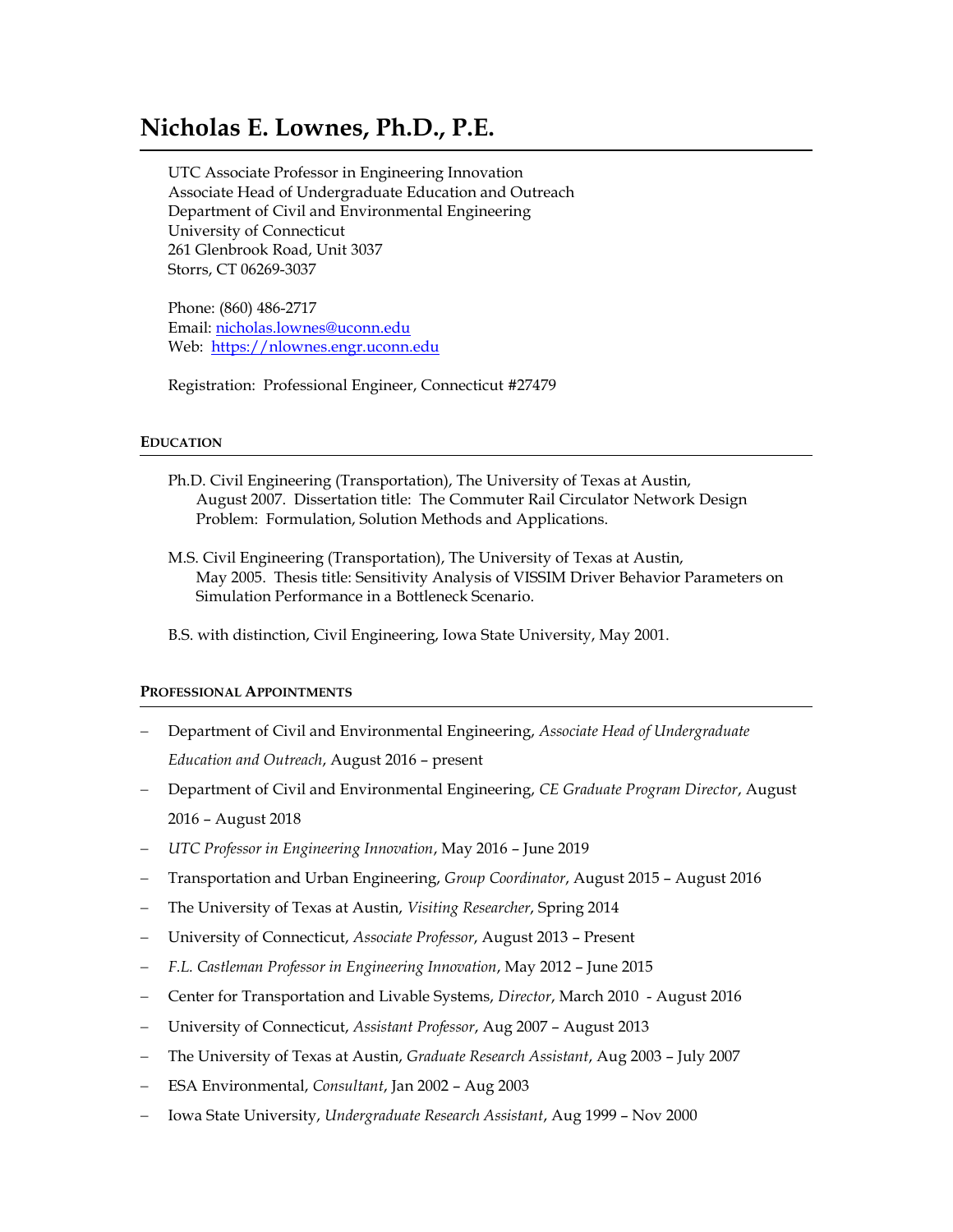- − Ehrhart Griffin & Associates, *Engineering Intern*, June August 1998 & 1999
- − City of Ames Traffic Engineering, *Engineering Intern*, September 1998 May 1999
- − Harold Pike Construction, *Engineering Intern*, September 1997 May 1998
- − City of Council Bluffs Public Works, *Engineering Intern*, May August 1997

#### **REFEREED ARCHIVAL JOURNAL PUBLICATIONS**

- 29. Islam, A. and N.E. Lownes (2019) When to Go Electric? A Parallel Bus Fleet Replacement Study, *Transportation Research Part D*, 72:299-311
- 28. Bertolaccini, K., Mamun, S. and Lownes, N.E. (2018) Measuring and mapping transit opportunity: an expansion and application of the Transit Opportunity Index, *J. of Transport Geography*, 71:150-160*.*
- 27. Basavaraj, V.; Venkateswaran, S. ; Fiondella, L.; Rahman, A. and N.E. Lownes. (2017) Algorithm to Prioritize the Restoration of a Multiple Facility, Multiple Hazard Road Network, *Journal of Risk and Reliability*, 231(3):221-231.
- 26. Fiondella, L., Rahman, A., Lownes, N. & Basavaraj, V. V. (2016) Optimal Defense of High Speed Rail: An Evolutionary Algorithm guided by Game Theory, *IEEE Transactions on Reliability*, PP(99):1-13.
- 25. Zhou, H., Lownes, N.E., Ivan, J., Ravishankar, N. and Gårder, P. (2015) Gap Acceptance of Elderly Drivers Making Left Turns at Unsignalized Intersections. *Journal of Transportation Safety and Security*, Journal of Transportation Safety & Security 7(4):324-344
- 24. Osei-Asamoah, A.; and N. E. Lownes (2014) Complex Network Method of Evaluating Resilience in Surface Transportation Networks, *Transportation Research Record*, 2467:120-128.
- 23. Mamun, S.; and N.E. Lownes (2014) Access and connectivity tradeoffs in public transportation systems, *Transportation Research Record*, 2466:1-11.
- 22. Islam, S.; Ivan, J.; Lownes, N.E.; Ammar, R.; and S. Rajasekaran (2014) Safety Performance Function for Freeways Considering Interactions between Speed Limit and Geometric Variables, *Transportation Research Record*, 2014:72-81.
- 21. Doran, D.; Gokhale, S. and N. Lownes (2014) An Analytic Model of Airport Security Checkpoint Screening Times, *Transportation Research Record*, 2400:1-8.
- 20. Rahman, A..; Fiondella, L.; Lownes, N. (2014) A Bi-Objective Approach to Evaluate Highway Routing and Regulatory Strategies for Hazardous Materials Transportation, *Journal of the Transportation Research Forum*, 53(1):7-22.
- 19. Conway, A., Cheng, J., Peters, D., and N.E. Lownes. (2013) Characteristics of Multi-modal Conflicts In Urban On-street Bicycle Lanes. *Transportation Research Record*, 2387:93-101.
- 18. Bertolaccini, K. and N.E. Lownes. (2013) The Effects of Scale and Resolution in Assessing the Equity of Transit Supply Distribution *Transportation Research Record*, 2350:58-64.
- 17. Osei-Asamoah, A., Bertolaccini, K., Lownes, N.E. and N. Garrick (2013) Urban Street Design in Ghana: A Case Study of Accra, *Int. J. of Society Systems Science*, 5(4):392-410.
- 16. Hart, N. and N.E. Lownes. (2013) Exploring Access to Low-income Jobs in the Urban Core. *Transportation Research Record*, 2357:58-65.
- 15. Mamun, S., Lownes, N.E. Bertolaccini, K. and J. Osleeb. (2013) A Method to Define Public Transit Opportunity Space, *J. of Transport Geography*, 28:144-154.
- 14. Billings, J., Garrick, N. and N.E. Lownes (2012) Changes in Travel Patterns due to Freeway Teardown for Three North American Case Studies, *Urban Design International*, DOI: 10.1057/udi.2012.35*.*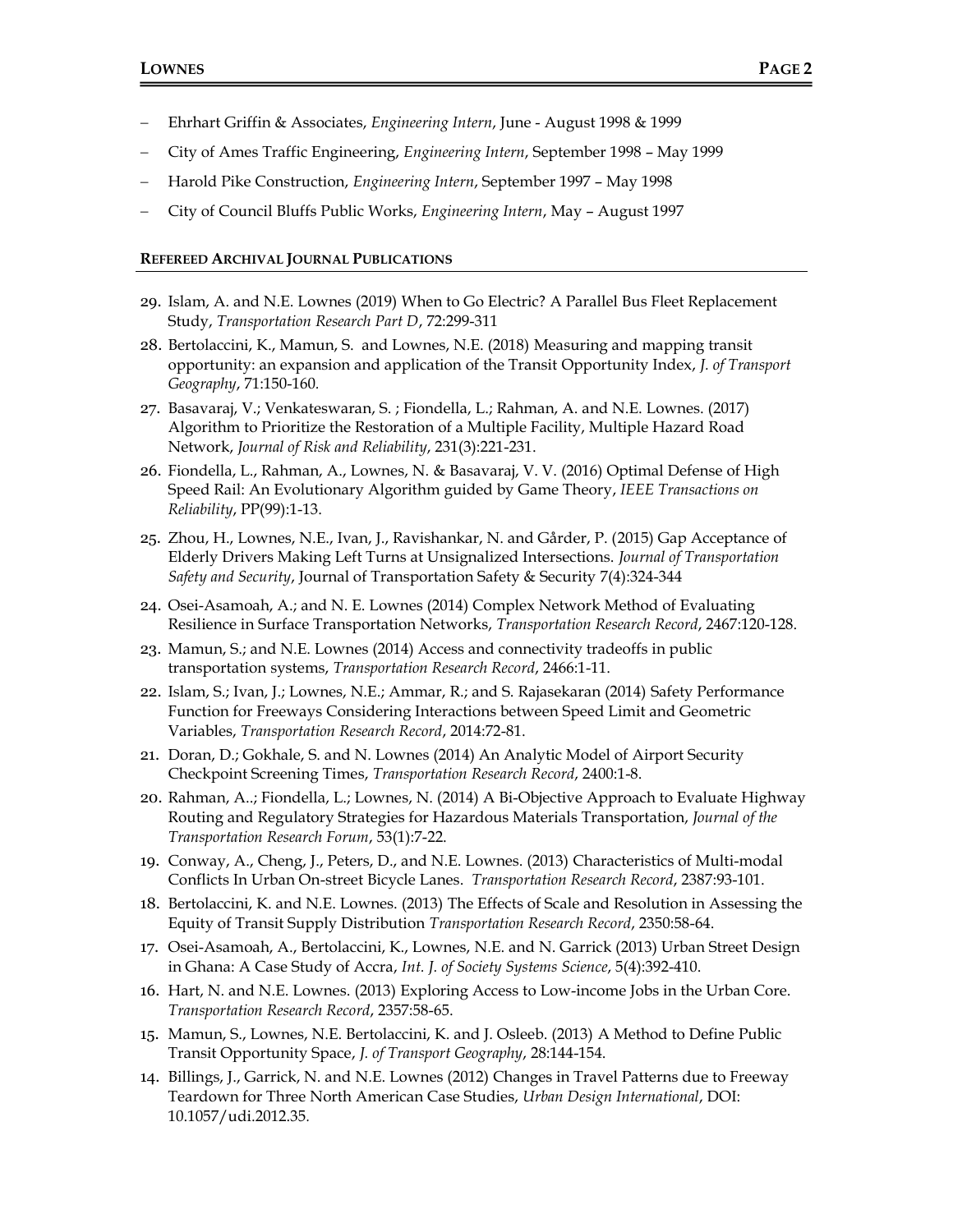- 13. Rahman, A. and Lownes, N.E. (2012) Analysis of rainfall impacts on platoon vehicle spacing and speed, *Transportation Research Part F*, 15(4):395-403*.*
- 12. Rajasekaran, S.; Fiondella, L.; Sharma, D.; Ammar, R.; Lownes, N. (2012) Communication and Energy Efficient Routing Protocols for Single-Hop Radio Networks, *Journal of Parallel and Distributed Computing*, 72(6):819-826.
- 11. Lownes, N.E., Wang, Q., Ibrahim, S., Ammar, R., Rajasekaran, S. and Sharma, D. A. (2011) Many-to-Many Game Theoretic Approach to Measuring Transportation Network Vulnerability, *Transportation Research Record*, 2263:1-8.
- 10. Mamun, S. and Lownes, N.E. (2011) A composite index of public transportation accessibility, *Journal of Public Transportation,* 14(2): 69 – 87.
- 9. Mamun, S. and Lownes, N.E. (2011) Measuring Service Gaps: An Accessibility-Based Transit Need Index, *Transportation Research Record,* 2217:153-161.
- 8. Yannes, C., Lownes, N.E., Garrick, N. and Johnston, R. (2010) Operationalizing placemaking in a choice experiment context, *Transportation Research Record,* 2144: 121-129.
- 7. Lownes, N.E., Zofka, A and Pantelias, A. (2010)Moving towards transportation asset management, *Public Works Management & Policy*, 15(1): 4-19.
- 6. Yannes, C. D. and N. E. Lownes. (2010) Driver Behavior Considerations in Calibrating for Capacity, *Int. J. of Society Systems Science*, 2(1): 84-99.
- 5. Lownes, N.E. and Machemehl, R.B. (2010) Exact and Heuristic Methods for Public Transit Circulator Design, *Transportation Research Part B*, 44(2): 309-318.
- 4. Fan, W., Machemehl, R.B. and Lownes, N.E. (2008) Carsharing: A Dynamic Vehicle Allocation Decision Making Problem. *Transportation Research Record,* 2063: 97 – 104.
- 3. Fan, W., Machemehl, R.B. and Lownes, N.E. (2008) Some Computational Insights on the Optimal Bus Transit Route Network Design Problem, *Journal of the Transportation Research Forum*, 47(3): 61-76.
- 2. Lownes, N.E. and Machemehl, R.B. (2008) Commuter Rail Circulator Network Design and its Implications for Transit Accessibility. *Transportation Research Record,* 2042: 90 – 97.
- 1. Lownes, N.E. and Machemehl, R.B. (2006) Sensitivity of Simulated Capacity to VISSIM Driver Behavior Parameter Modification. *Transportation Research Record,* 1988*:* 102 – 110.

#### **REFEREED CONFERENCE PROCEEDINGS (FULL PAPER PEER REVIEW)**

- 47. Wang, Q., Miao, F., Wu, J., Niu, Y., Wang, C. and N.E. Lownes (accepted) Dynamic Pricing for Autonomous Vehicle E-hailing Services Reliability and Performance Improvement, *Proceedings of the 2019 IEEE 15th International Conference on Automation Science and Engineering*, Paper #547.
- 46. Islam, A. and N.E. Lownes (2019) GLC3: An Open Source Tool for Aiding the Minimization of Carbon Footprint of Transit Agencies, *Proceedings of the 98th Annual Meeting of the Transportation Research Board*, Paper #19-05534.
- 45. Wang, Q. and N.E. Lownes (2019) All links based e-hailing service surcharge mechanism and performance estimation, *Proceedings of the 98th Annual Meeting of the Transportation Research Board*, Paper #19-05835.
- 44. Rahman, A. and N.E. Lownes (2018) Two-Stage Hurricane Shelter Location Model with Stochastic Demand and Capacity, *Proceedings of the 97 th Annual Meeting of the Transportation Research Board*, Paper 18-05287.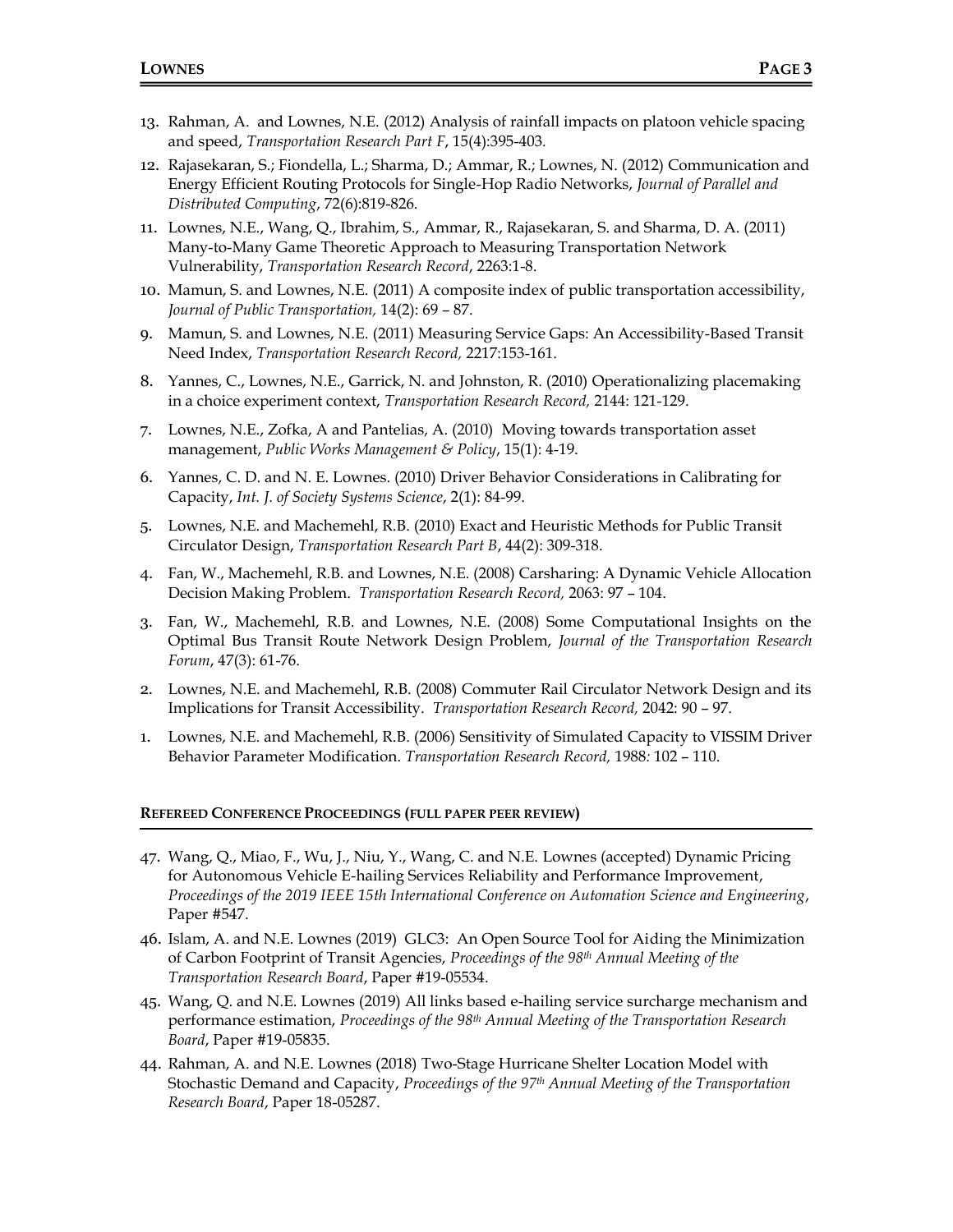- 43. Konduri, K., Enam, A., Ritter, C., Lownes, N. and J. Raymond (2017) Exploring the Implications of Item Non Response Treatment on Survey Expansion and Weighting: Experience from the Connecticut Statewide Transportation Study, *Proceedings of the 96th Annual Meeting of the Transportation Research Board*, Paper # 17-06181.
- 42. Bertolaccini, K. and N. Lownes (2017) Developing and Solving an Equitable Transit Network Design Model with a Genetic Algorithm Solution Approach, *Proceedings of the 96th Annual Meeting of the Transportation Research Board*, Paper # 17-06547.
- 41. Bertolaccini, K.; N.E. Lownes and S. T. Waller. (2015) Optimizing Transit Route Design for Equity, *Proceedings of the 13th Conference on Advanced Systems in Public Transport*.
- 40. Fiondella, L., Gokhale, S. and N.E. Lownes (2015) A Smartphone-based System for Automated Congestion prediction, *The 27th International Conference on Software Engineering and Knowledge Engineering*, DOI: 10.18293/SEKE2015-183.
- 39. Bertolaccini, K.; Lownes, N.E.; and S. T. Waller (2015) Equity Modeling for Public Transportation Networks, *Proc. 94 th Annual Meeting of the Transportation Research Board*, Paper #15-1173.
- 38. Bertolaccini, K.; and N.E. Lownes (2015) Using General Transit Feed Specification Data to Measure and Map Transit Accessibility, *Proc. 94 th Annual Meeting of the Transportation Research Board*, Paper #15-6045.
- 37. Rahman A.; and N.E. Lownes (2014) Risk assessment of hazardous materials transportation routes, *Proc. 93 nd Annual Meeting of the Transportation Research Board*, Paper #14-3036.
- 36. Mamun, S.; and N.E. Lownes (2014) Access and connectivity tradeoffs in public transportation systems, *Proc. 93 nd Annual Meeting of the Transportation Research Board*, Paper #14-5672.
- 35. Osei-Asamoah, A.; and N. E. Lownes (2014) Examining the resilience of biomemtic transportation networks, *Proc. 93 nd Annual Meeting of the Transportation Research Board*, Paper #14-4426.
- 34. Islam, S.; Ivan, J.; Lownes, N.E.; Ammar, R.; and S. Rajasekaran (2014) Safety Performance Function for Freeways Considering Interactions between Speed Limit and Geometric Variables, *Proc. 93 nd Annual Meeting of the Transportation Research Board*, Paper #14-2933.
- 33. Doran, D.; Gokhale, S. and N. Lownes (2014) An Analytic Model of Airport Security Checkpoint Screening Times, *Proc. 93 nd Annual Meeting of the Transportation Research Board*, Paper #14-0480.
- 32. Conway, A., Cheng, J., Peters, D., and N.E. Lownes. (2013) Characteristics of Multi-modal Conflicts In Urban On-street Bicycle Lanes. *Proc. 92nd Annual Meeting of the Transportation Research Board*, Paper #13-4545.
- 31. Bertolaccini, K. and N.E. Lownes. (2013) The Effects of Scale and Resolution in Assessing the Equity of Transit Supply Distribution *Proc. 92nd Annual Meeting of the Transportation Research Board*, Paper #13-5142.
- 30. Hart, N. and N.E. Lownes. (2013) Exploring Access to Low-income Jobs in the Urban Core. *Proc. 92nd Annual Meeting of the Transportation Research Board*, Paper #13-5046.
- 29. Conway, A., Thuillier, O., Dornhelm, E. and N.E. Lownes. (2013) Commercial Vehicle-Bicycle Conflicts: A Growing Urban Challenge. *Proc. 92nd Annual Meeting of the Transportation Research Board*, Paper #13-4299.
- 28. Tolba, S., L. Fiondella, R. Ammar, N. Lownes, S. Rajasekaran, and J. Ivan. (2012) VDPA: A WSN Deployment and Analysis Tool for Road Network Security. *In Proc. of 2012 IEEE International Conference on Technologies for Homeland Security*, pp. 495-500.
- 27. Liu, J., L. Fiondella, R. Ammar, S. Rajasekaran, N.E. Lownes, and J. Ivan. (2012) Smart Phone Assisted City-scale Wireless Sensor Network Deployment for Transportation System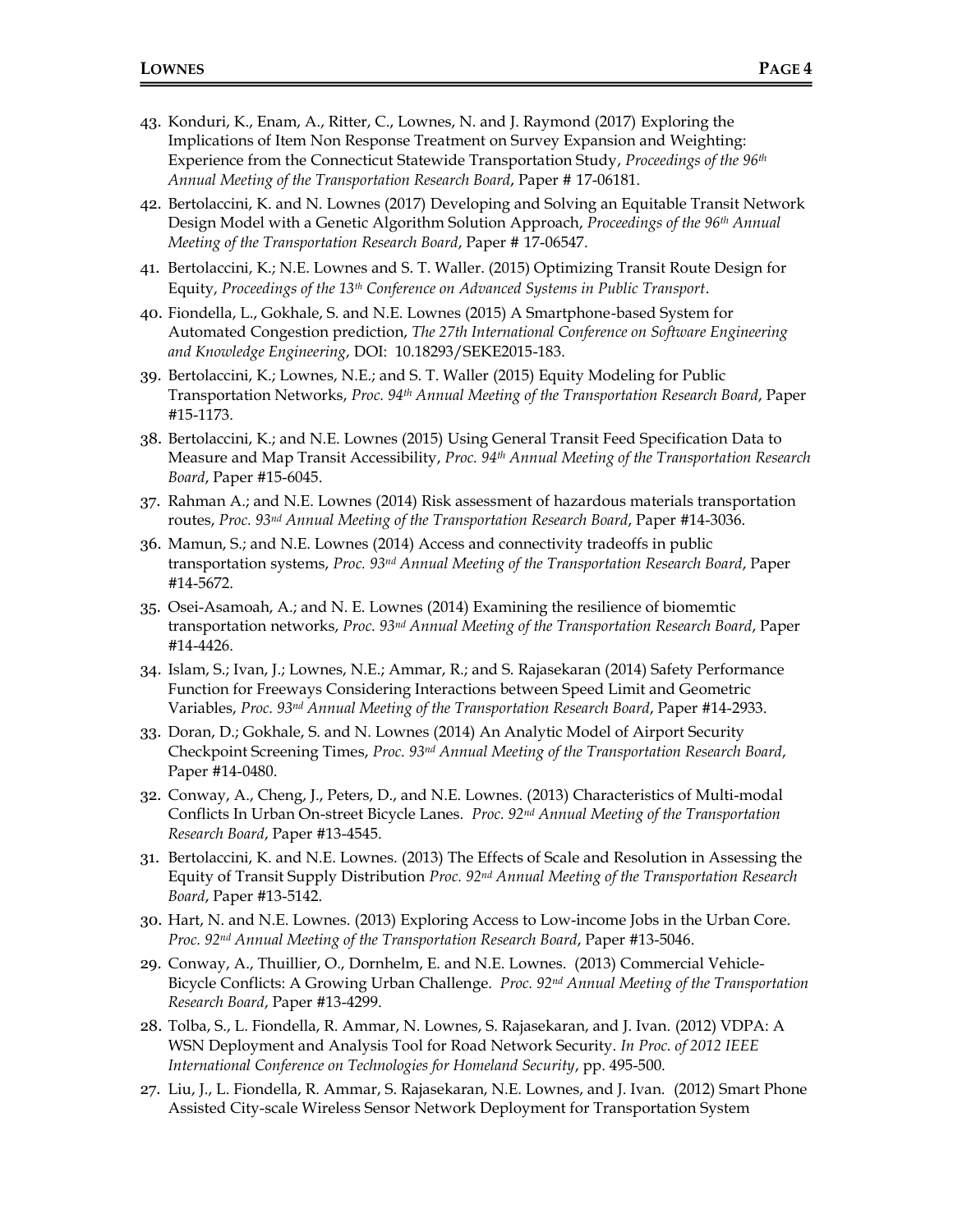Monitoring. *In Proc. of 2012 IEEE International Conference on Technologies for Homeland Security*, pp. 411-416.

- 26. Fiondella, L., S. Gokhale, N. Lownes, M. Accorsi. (2012) Security and Performance Analysis of Passenger Screening for Mass-transit Systems. *In Proc. of 2012 IEEE International Conference on Technologies for Homeland Security*, pp. 312-318. Best Paper Award, Attack and Disaster Preparation, Recovery and Response Track.
- 25. Fiondella, L., A. Rahman, J. Liu, S. N.E. Lownes, Tolba, S. Rajasekaran, R. Ammar, and J. Ivan. (2012) Game Theoretic Vulnerability Analysis for the Optimal Defense of High Speed Rail. *In Proc. of 2012 IEEE International Conference on Technologies for Homeland Security*, pp. 305-311.
- 24. Rahman, A., Lownes, N.E., Fiondella, L., Ivan, J.N., Rajasekaran, S., & Ammar, R. (2012) A Game Theory Approach to Identify Alternative Regulatory Frameworks for Hazardous Materials Routing. *In Proc. of 2012 IEEE International Conference on Technologies for Homeland Security*, pp. 489-494.
- 23. Osei-Asamoah, A., Bertolaccini, K., Lownes, N. and N. Garrick (2012) Urban Street Design in Ghana: A Case Study of Accra, *Proceedings of the 91st Annual Meeting of the Transportation Research Board.*
- 22. Hart, N., Lownes, N. and E. Jackson (2012) Analysis of a Method for Bias Reduction in Electronic Surveys, *Proceedings of the 91st Annual Meeting of the Transportation Research Board.*
- 21. Mamun, S. and N. Lownes (2012) Integrating Public Transit Accessibility and Connectivity, *Proceedings of the 91st Annual Meeting of the Transportation Research Board.*
- 20. Tolba, S., Ammar, R., Lownes, N.E., Rajasekaran, S., Fiondella, L. (2011) Modeling Attacker-Technology System Interaction in Transportation Networks: P2I3-Model. *Proc. 2011 IEEE International Conference on Technologies for Homeland Security*, pp. 306-312.
- 19. Wang, Q., Lownes, N., Ammar, R., Rajasekaran, S., and Fiondella, L. (2011) Integrating equilibrium assignment in game-theoretic approach to measure many-to-many transportation network vulnerability. *Proc. 2011 IEEE International Conference on Technologies for Homeland Security*, pp. 351-357.
- 18. Lownes, N., Ammar, R., Rajasekaran, S., Fiondella, L. and Q. Wang (2011) Securing America's Future Transportation Infrastructure: Network Vulnerability and High-Speed Rail. *Journal of Homeland Security*, Catastrophes and Complex Systems: Transportation, April 2011 Issue, http://www.homelandsecurity.org/ReportList.htm
- 17. Ibrahim, S., Ammar, R., Lownes, N. and Rajasekaran, S. (2011) An Efficient Heuristic for Estimating Transportation Network Vulnerability, *IEEE Proceedings of the 16th Symposium on Computers and Communications*, pp. 1092-1098.
- 16. Mamun, S. and Lownes, N.E. (2011) Measuring Service Gaps: An Accessibility-Based Transit Need Index, *Proceedings of the 90th Annual Meeting of the Transportation Research Board*, Washington, DC.
- 15. Lownes, N.E., Wang, Q., Ibrahim, S., Ammar, R., Rajasekaran, S. and Sharma, D. A. (2011) Many-to-Many Game Theoretic Approach to Measuring Transportation Network Vulnerability, *Proceedings of the 90th Annual Meeting of the Transportation Research Board*, Washington, DC.
- 14. Osei-Asamoah, A., Bolella, G., Lownes, N.E., Johnston, R., Garrick, N. and Jackson, E. (2011) Contingent Valuation of Built Environment Elements Using Personalized Scenarios, *Proceedings of the 90th Annual Meeting of the Transportation Research Board*, Washington, DC.
- 13. Rahman, A. and Lownes, N.E. (2011) Rainfall Impacts on Traffic Parameters and Benefits of Implementing Weather Responsive Signal Timing, *Proceedings of the 90th Annual Meeting of the Transportation Research Board*, Washington, DC.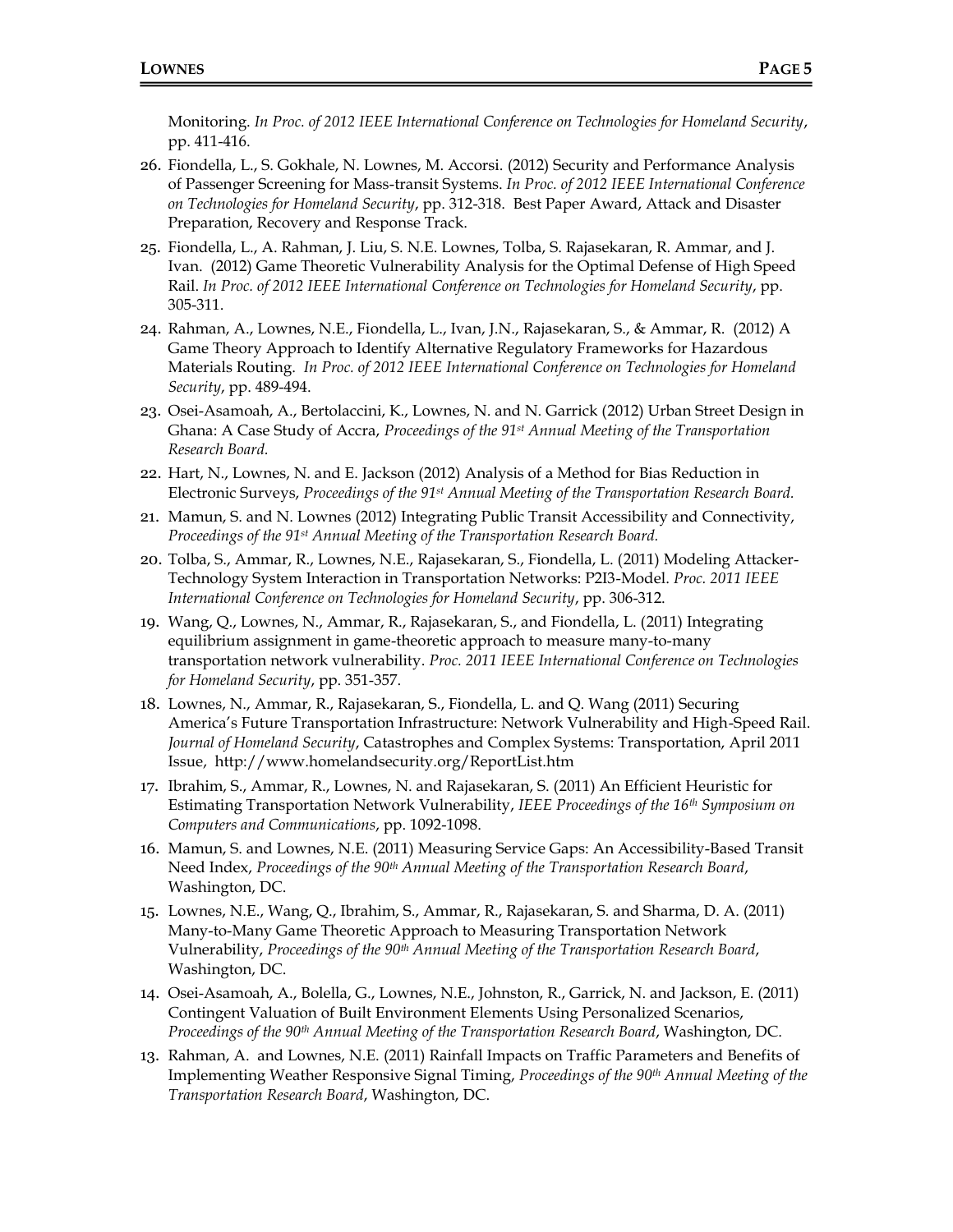- 12. Rajasekaran, S., Ammar, R., Sharma, D. and Lownes, N.E. (2010) Efficient Randomized Protocols for Single-Hop Radio Networks, *IACC Proc. International Conference on Parallel Processing 2010*, San Diego, CA.
- 11. Sharma, D., Rajasekaran, S., Ammar, R., Lownes, N.E. and S. Ibrahim. (2010) Multi-level Sensor Deployment Algorithm for Wireless Sensor Networks, *Proc. 1st International Conference on Advanced Computing and Communication*, September 15-17, Orlando, Florida, 2010.
- 10. Mamun, S. and Lownes, N.E. (2010) An Aggregated Public Transit Accessibility Measure. *Proceedings of the 51st Annual Transportation Research Forum*, Washington, DC, http://www.trforum.org/pubs/proceed.php.
- 9. Zhou, H., Lownes, N.E., Ivan, J., Ravishankar, N. and Gårder, P. (2010) Gap Acceptance of Elderly Drivers Making Left Turns at Unsignalized Intersections. *Proceedings of the 89th Annual Meeting of the Transportation Research Board*, Washington, DC.
- 8. Rahman, A. and Lownes, N.E. (2010) Spatially Compatible Rainfall-Speed Analysis. *Proceedings of the 89th Annual Meeting of the Transportation Research Board*, Washington, DC.
- 7. Yannes, C., Lownes, N.E., Garrick, N. and R. Johnston. (2010) Operationalizing Placemaking in a Choice Experiment Context. *Proceedings of the 89th Annual Meeting of the Transportation Research Board*, Washington, DC.
- 6. Yannes, C. and Lownes, N.E. (2009) Identifying Interactions in Simulated Driver Behavior Impact on Capacity. *Proceedings of the 88th Annual Meeting of the Transportation Research Board*, Washington, DC.
- 5. Lownes, N.E. and Machemehl, R.B. (2008) Commuter Rail Circulator Route Design and its Implications for Transit Accessibility. *Proceedings of the 87th Annual Meeting of the Transportation Research Board*, Washington, DC.
- 4. Fan, W., Machemehl, R.B. and Lownes, N.E. (2008) Carsharing: A Dynamic Vehicle Allocation Decision Making Problem. *Proceedings of the 87th Annual Meeting of the Transportation Research Board*, Washington, DC.
- 3. Lownes, N.E. and Machemehl, R.B. (2006) VISSIM: A Multi-Parameter Sensitivity Analysis. *IEEE Proceedings of the 2006 Winter Simulation Conference*. Piscataway, New Jersey: Institute of Electrical and Electronics Engineers, pp. 1406 - 1413.
- 2. Lownes, N.E. and Machemehl, R.B. (2006) Sensitivity of Simulated Capacity to VISSIM Driver Behavior Parameter Modification. *Proceedings of the 85th Annual Meeting of the Transportation Research Board*, Washington, DC, January 2006.
- 1. Lownes, N.E. and Machemehl, R.B. (2005) Procedure for Evaluating Impact of Transit Signal Priority Implementation on Corridor Person Delay. *Proceedings of the 84th Annual Meeting of the Transportation Research Board*, Washington, DC, January 2005.

## **REFEREED ARCHIVAL JOURNAL PUBLICATIONS (ACCEPTED AND IN PRESS)**

1. Wang, Q. and N.E. Lownes (in press) All links based e-hailing service surcharge mechanism and performance estimation, *Transportation Research Record*.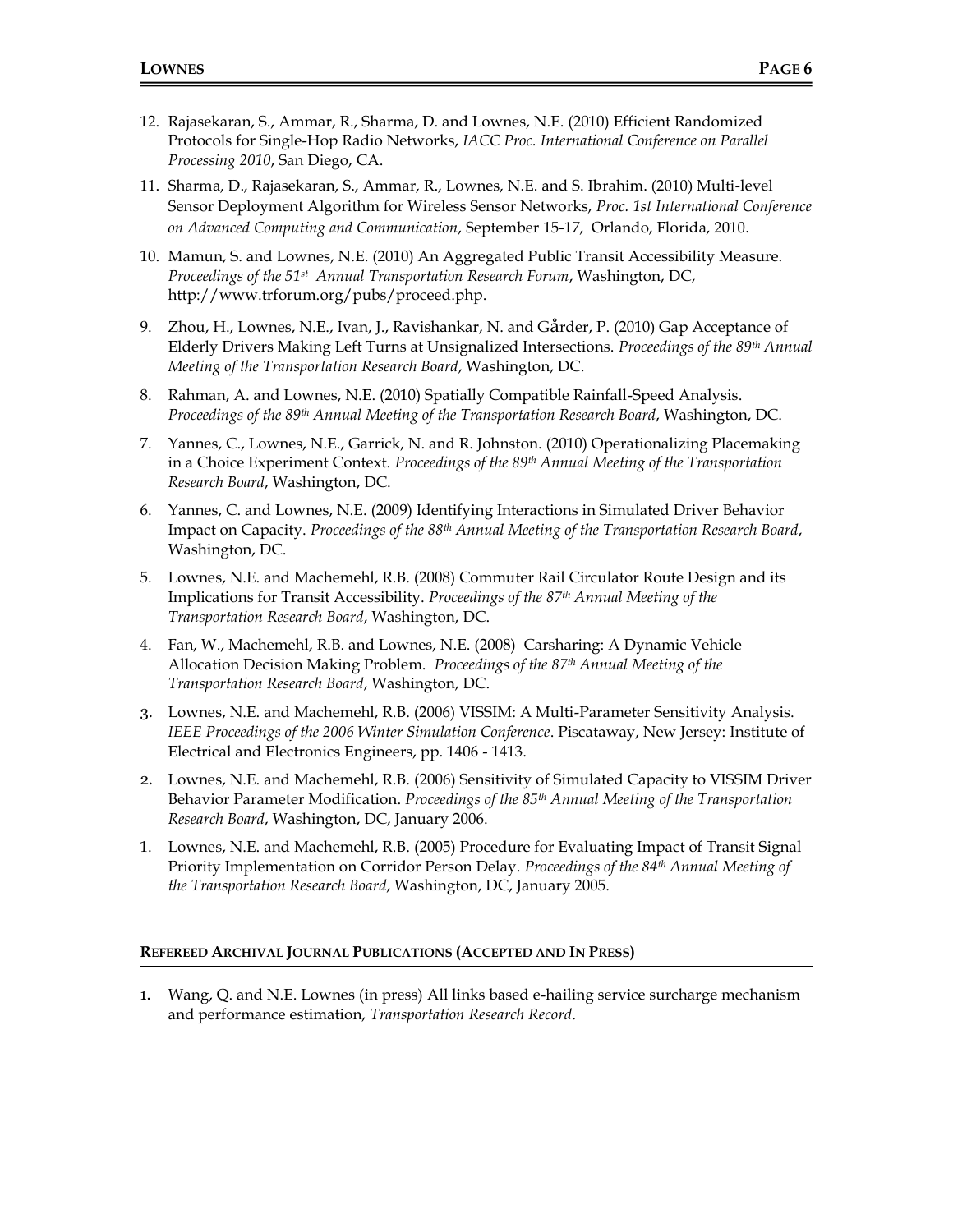## **REFEREED PUBLICATIONS (IN REVIEW & IN PREP)**

- 4. Decker, B. and N. E. Lownes (in review) Emergency Shelter Resource Allocation and Location Analysis, *Natural Hazards Review*.
- 3. Mamun, S. and Lownes, N.E. (in review) A randomized feature selection algorithm for bus stop location problem, *Transportation Letters.*
- 2. Enam, A., Konduri, K. and N.E. Lownes (in prep) Exploring the Relationship between Perceived Quality of Service and Frequency of Transit Ridership: Evidence from Metropolitan-North Railroad Customer Satisfaction Survey, *TBD.*
- 1. Noor, A., Konduri, K. and N.E. Lownes (in review) Market Segmentation of Travel Mode Choice with an Alternative Source of Travel Time Data, *Transportation Research Part A.*

## **MAJOR FINAL REPORTS**

- 14. Lownes, N., Cohen, J., Islam, A. and D. Larsen (2018) Sustainability Strategies to Minimize the Carbon Footprint for Connecticut Bus Operations, Connecticut Academy of Science and Engineering (CASE), Report No. CT-2304-F-17-9, Hartford, CT, February 2018.
- 13. Rahman, A. and N. Lownes. (2013) Risk assessment of hazardous transportation routes in the City of New Haven, Final Report, October 2013, CTI Report Number 1-2013.
- 12. Konduri, K.; Lownes., N.; and J. Angueira (2013) *Analyzing the Economic Impacts of Transportation Projects*. Connecticut Academy of Science and Engineering (CASE), Report No. CT-2279-F-13-13, Hartford, CT, September 2013.
- 11. Conway, A.; LaMondia, J. and Lownes, N.E.; (2013) *Investigation of Curb Management Strategies to Minimize Freight/Cyclist Conflicts in the Urban Core*, Center for Transportation and Livable Systems (CTLS), Storrs, CT, Report No. CTLS 10-05, August 2013.
- 10. Osei-Asamoah, A. and Lownes, N.E.; (2013) *A Complex Network Analysis of Surface Transportation Networks*, Center for Transportation and Livable Systems (CTLS), Storrs, CT, Report No. CTLS 10-05, August 2013.
- 9. Lownes, N.E.; Osleeb, J.; Becker, T.; Denton, C.; Hart, N.; Bertolaccini, K.; Jackson, E. and D-G Shin (2013) *t-HUB: The Public Transport Data Center of Connecticut*, Center for Transportation and Livable Systems (CTLS), Storrs, CT, Report No. CTLS 12-01, September 2013.
- 8. Lownes, N.E.; Hart, N.; Osleeb, J.; Becker, T.; Denton, C.; Bertolaccini, K.; Mamun, S.; Jackson, E. (2013) The Connecticut Title VI Workshop: Building a Coordinated Strategy, Connecticut Transportation Institute, Report No. CTI-1-2013, Storrs, CT, March 2013.
- 7. Jackson, Eric and Nicholas Lownes. (2012) *Alternative Methods for Safety Analysis and Intervention of Contracting Commercial Vehicles and Drivers in Connecticut*. Connecticut Academy of Science and Engineering (CASE), Report No. CT-2272-F-12-5, Hartford, CT, June 2012.
- 6. Bertolaccini, K. and Lownes, N. (2012) *Benchmarking Connecticut's Transportation Infrastructure Capital Program with Other States*, Connecticut Academy of Science and Engineering (CASE), Report No. CT-2276-F-12-6, Hartford, CT, October 2012.
- 5. Lownes, N.E., Johnston, R., Garrick, N., Jackson, E., Bolella, G., Osei-Asamoah, A. (2011) *Public Transit Design for Smart Growth: Using Choice Experiments to Quantify Tradeoffs, Values and Funding Implications*. Center for Transportation and Livable Systems (CTLS), Storrs, CT, Report No. CTLS 08-04-3, March 2011.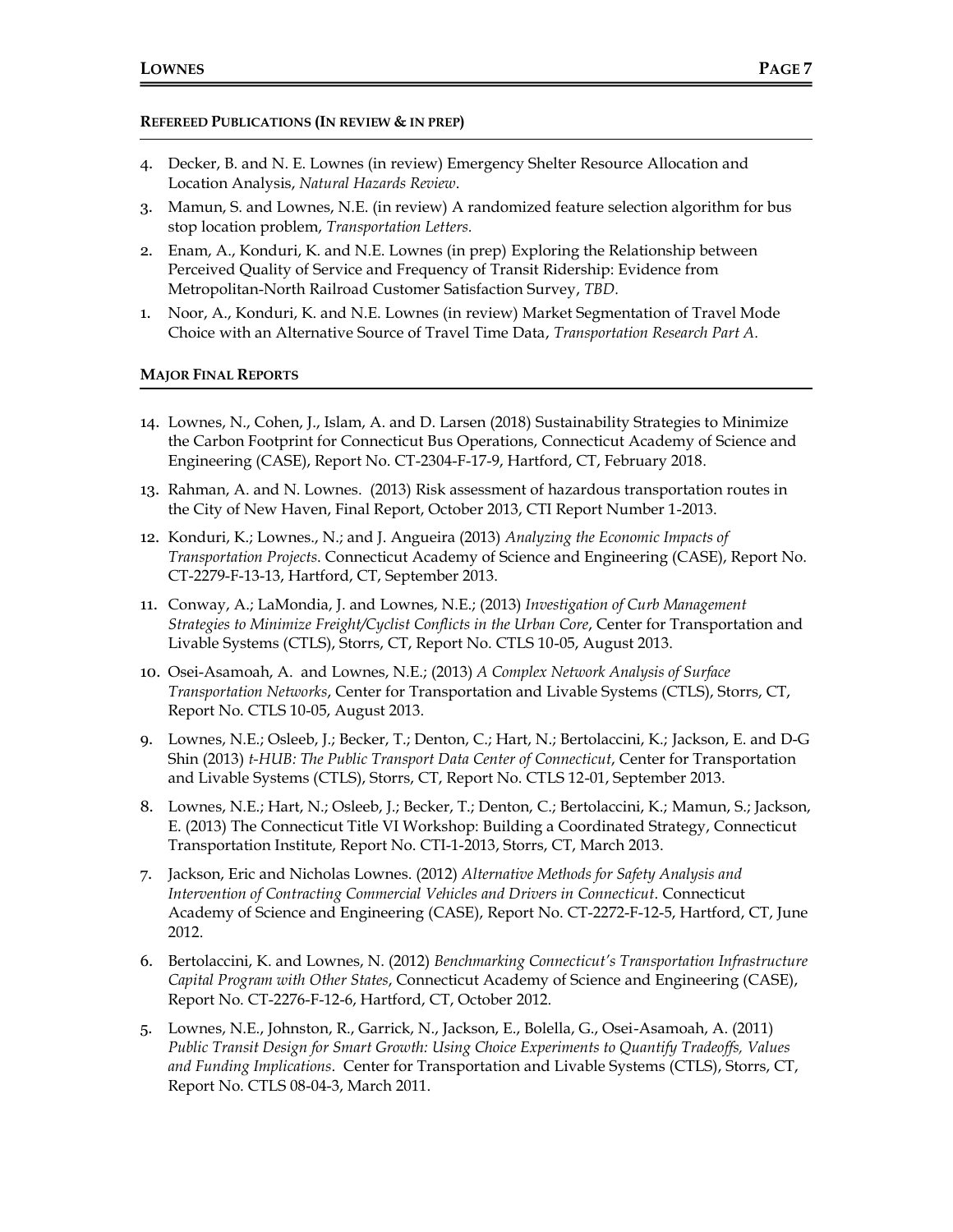- 4. Lownes, N. and A. Zofka. (2008) *Applying Transportation Asset Management in Connecticut.* Connecticut Academy of Science and Engineering (CASE), Report No. CT-2258-F-08-9, Hartford, CT, 2008. < http://www.ctcase.org/reports/asset\_mgmt.pdf>
- 3. Lownes, N.; Machemehl, R. (2007) *The Commuter Rail Circulator Network Design Problem: Formulation, Solution Methods, and Applications*. Southwest Region University Transportation Center (SWUTC), Report No. SWUTC/07/473700-00077-1, College Station, TX, 2007. <http://swutc.tamu.edu/publications/technicalreports/473700-00077-1.pdf>
- 2. Machemehl, R.; Prozzi, J.; Matthews, R.; Lownes, N.; Baker, R.; DeFries, T.; Ezekoye, O.A.; Hall, M.; Kishan, S.; and H. Wheat. (2005) *Diesel Emissions Testing, Performance, Evaluation, and Operational Assessment: Project Extension to Examine an Ultra-Low Sulfur Diesel Fuel: TxLED,* TxDOT Report No. 0-4576-4, Center for Transportation Research, The University of Texas at Austin, July 2005. <http://www.utexas.edu/research/ctr/pdf\_reports/0\_4576\_4.pdf>
- 1. Lownes, N.; Machemehl, R.; and R. Harrison. (2005) *Construction Expediting and Work Zone Traffic Control Concepts for Dallas TxDOT District,* TxDOT Research Report IAC 00-0027, Center for Transportation Research, The University of Texas at Austin, May 2005.

# **RESEARCH GRANTS (SINCE AUGUST 2007)**

# **Total Grant Funding**: \$7.1 million

# **Total Approximate Lownes Share:** \$4.9 million

- − Principal Investigator: "Center for Advanced Multimodal Mobility Solutions and Education (CAMMSE)", USDOT University Transportation Center (UNC-Charlotte Lead), \$1,045,000.
- − Principal Investigator: "Sustainability Strategies for Connecticut's Public Transportation System – Achieving a Zero Carbon Footprint for Bus Operations", Connecticut Academy of Science and Engineering, \$105,182.
- − Principal Investigator: "The 2016 UConn National Summer Transportation Institute", Federal Highway Administration, \$20,000.
- − Co-Principal Investigator: "The Development and Execution of a Statewide Household Travel Survey", Connecticut Department of Transportation, \$1,543,000.
- − Principal Investigator: "Clustering algorithms for transit network design" New England University Transportation Center, \$118,000.
- − Principal Investigator: "UConn Transportation Fellowship Program" New England University Transportation Center, \$195,720.
- − Principal Investigator: "Title VI and Equity in Public Transportation Workshop: A one-day training workshop" Federal Highway Administration, \$14,535.
- − Principal Investigator: "Assessing Service Equity in Connecticut's Large Public Transportation Systems" Connecticut Department of Transportation, \$864,500.
- Principal Investigator: "Storrs Center Intermodal Center Living Laboratory" Town of Mansfield, CT, \$23,250.
- − Principal Investigator: "HS-STEM: Transportation Security in Cyber-Physical Systems" Department of Homeland Security, \$400,000.
- Principal Investigator: "NEUTC Education and Outreach" New England University Transportation Center, \$220,301.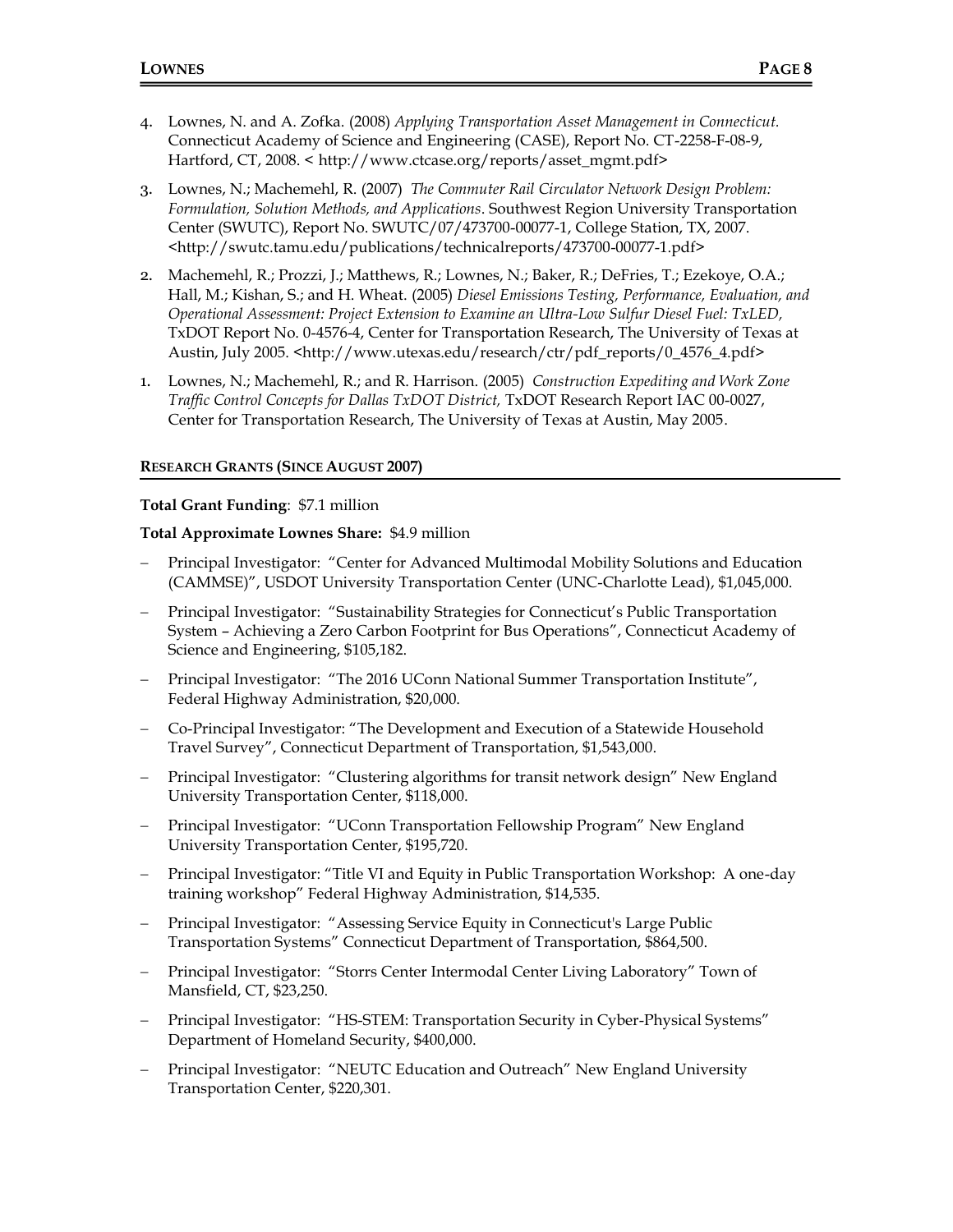- − Principal Investigator: "t-HUB: Title VI Monitoring and Reporting Workshop", Connecticut Department of Transportation, \$58,410.
- − Co-Principal Investigator: "Economic Impact of Transportation Projects: Assessing the Economic Development Value as a Result of Transportation Projects and Systems" Connecticut Academy of Science and Engineering, with K. Konduri, \$28,460.
- − Co-Principal Investigator: "Transportation System Modeling in the Information Era" New England University Transportation Center, with K. Konduri, \$80,229.
- − Co-Principal Investigator: "Automated Congestion Prediction with Smart Phones" New England University Transportation Center, with S. Gokhale & L. Fiondella, \$107,313.
- − Principal Investigator: "Benchmarking Connecticut's Transportation Infrastructure Capital Program with Other States" Connecticut Academy of Science and Engineering, with E. Jackson, \$31,365.
- − Co-Principal Investigator: "Alternative Methods for Safety Analysis and Intervention of Contracting Vehicles and Drivers in Connecticut." Connecticut Academy of Science and Engineering, with E. Jackson, \$29,554.
- − Principal Investigator: "Investigation of Curb Management Strategies to Minimize Freight/Cyclist Conflicts in the Urban Core." Center for Transportation and Livable Systems, 2011 – 2012, with A. Conway and J. LaMondia, \$101,601.
- − Principal Investigator: "Hypernetwork Generation for Multi-modal Transportation System Modeling." New England University Transportation Center, 2010 – 2012, with S. Rajasekaran, \$70,000.
- − Principal Investigator: "Risk, Resilience and Response Models with Applications to Highspeed Rail Transportation Corridors." Department of Homeland Security, 2010 – 2012, with R. Ammar, S. Rajasekaran, and J. Ivan, \$200,000.
- − Principal Investigator: "Center for Transportation and Livable Systems Year Four", U.S. Department of Transportation, 2010 – 2011, \$463,400.
- − Principal Investigator: "Transportation System Sustainability and Adaptation with *Physarum Polycephalum*", Center for Transportation and Livable Systems, 2010 – 2011, \$70,499.
- − Principal Investigator: "The Influence of Real-time Rural Transit Tracking on Traveler Perception", New England University Transportation Center, 2009-2011, with A. Zofka, \$66,577.
- − Principal Investigator: "Public Transit Design for Smart Growth: Using Choice Experiments to Quantify Tradeoffs, Values and Funding Implications Year 2", Center for Transportation and Urban Planning, 2009 – 2010, with N. Garrick, E. Jackson and R. Johnston, \$115,464.
- − Co-Principal Investigator: "Sensor Deployment for Real-Time Monitoring of Transportation Vulnerability", University of Connecticut Transportation Security Center of Excellence, 2009 – 2010, with R. Ammar and S. Rajasekaran, \$100,000.
- − Principal Investigator: "Design and Feasibility Study: Connecticut Transportation Planning Data Phase II", Connecticut Department of Transportation, 2009 – 2010, with E. Jackson, \$63,003.
- − Co-Principal Investigator: "Case Studies of the Access and Mobility Impact of Freeway Removal", New England University Transportation Center, 2009-2010, with N. Garrick, \$97,950.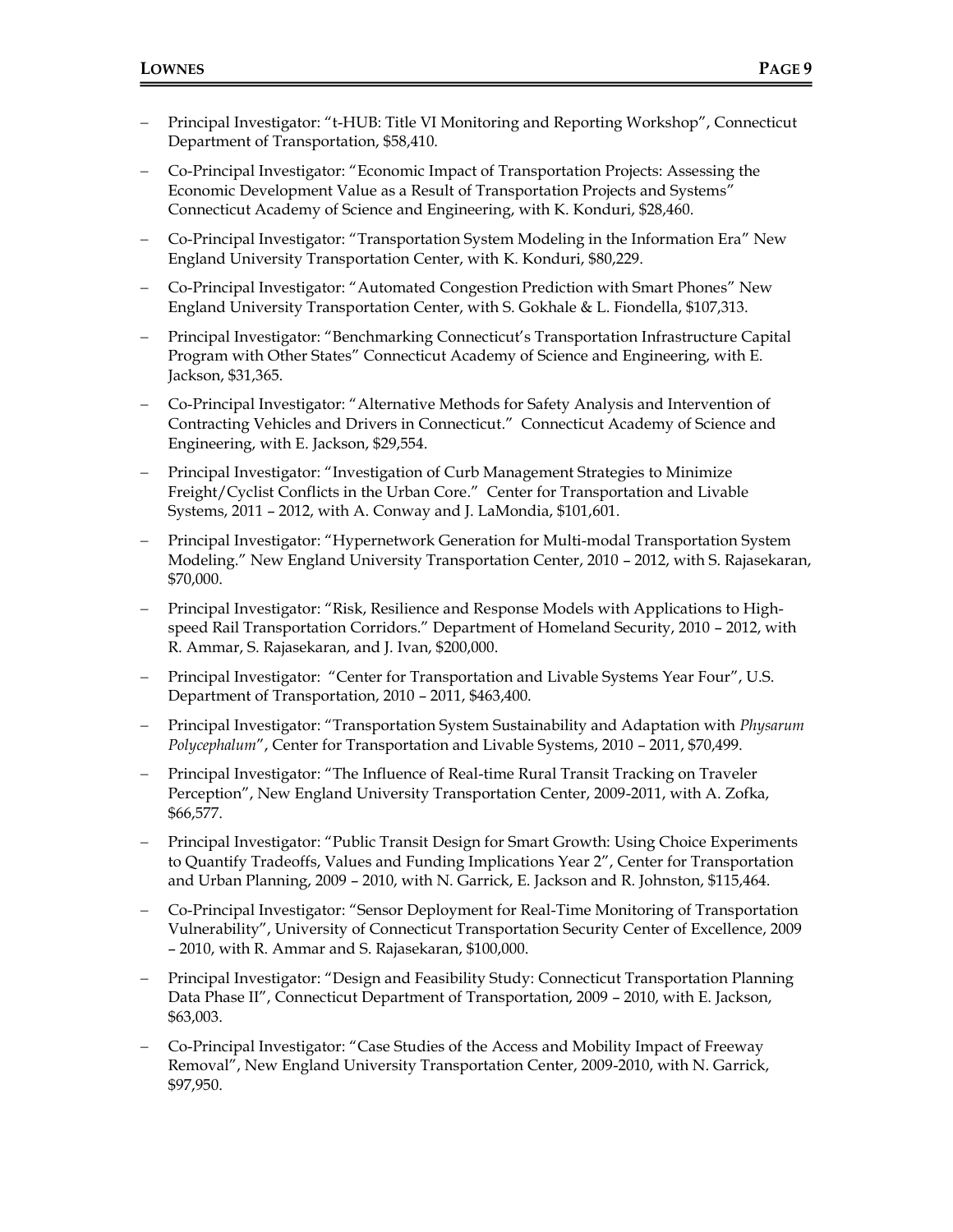- − Principal Investigator: "Driver Response to Adverse Weather: Impacts on Time Headway", University of Connecticut Research Foundation, 2009, \$17,851.
- − Principal Investigator: "Public Transit Design for Smart Growth: Using Choice Experiments to Quantify Tradeoffs, Values and Funding Implications", Center for Transportation and Urban Planning, 2008 – 2009, with N. Garrick, E. Jackson and R. Johnston, \$93,000.
- − Co-Principal Investigator: "Assessing the impact of Light Rail Transit on land values and tax revenues Year 2", Center for Transportation and Urban Planning, 2009 – 2010, with C. Atkinson-Palombo, R. Cromley and J. Clapp, \$60,000.
- − Co-Principal Investigator: "Assessing the impact of Light Rail Transit on land values and tax revenues", Center for Transportation and Urban Planning, 2008 – 2009, with C. Atkinson-Palombo, R. Cromley and J. Clapp, \$90,000.
- Principal Investigator: "Assessing and Quantifying Public Transportation Access", Connecticut Cooperative Highway Research Program, 2008 – 2010, \$81,095.
- − Principal Investigator: "Connecticut Transportation Asset Management and Life-Cycle Cost Analysis", Connecticut Academy of Science and Engineering, 2007 – 2008, with A. Zofka, \$19,000.

# **OTHER GRANTS (SINCE AUGUST 2007)**

- − Principal Investigator: ""Advanced Technologies for Sustainable Transportation: An Interdisciplinary Colloquium", FY 2013 Interdisciplinary Seminar Series, University of Connecticut, Office of the Vice President for research, 2012, \$2,000.
- − Principal Investigator: "Australian Experiences in Promoting Sustainable Transportation Systems", Faculty Development Abroad Grant Competition, University of Connecticut, Office of the Provost, 2011, \$4,000.
- − Principal Investigator: "Innovative Recruitment Initiatives at UConn", University of Connecticut Graduate School, 2008 – 2010, \$8,750 with N. Garrick, J. Ivan, A. Zofka and C. Atkinson-Palombo.

## **GRADUATE DEGREE SUPERVISIONS**

- **15 COMPLETED MS [12 PLAN A, 3 PLAN B]**
- **3 COMPLETED PHD**
- **1 MS & 5 PHD IN PROGRESS**
- Bertolaccini, Kelly, "Assessing the equity of transit supply distribution in metropolitan areas using Lorenz curves and Gini coefficients", Master of Science in Engineering, University of Connecticut, Storrs, Connecticut, August 2013.
- Bertolaccini, Kelly, "Designing Transit Networks for Equity and Accessibility", Doctor of Philosophy, University of Connecticut, Storrs, Connecticut, December 2015.
- Bolella, Garrett, "Contingent Valuation of Aspects of Public Transit Land Use Interaction", Master of Science in Engineering, University of Connecticut, Storrs, Connecticut, May 2011.
- Decker, Brett, "Emergency Shelter Resource Allocation and Location Analysis", Master of Science in Engineering, University of Connecticut, Storrs, Connecticut, May 2016.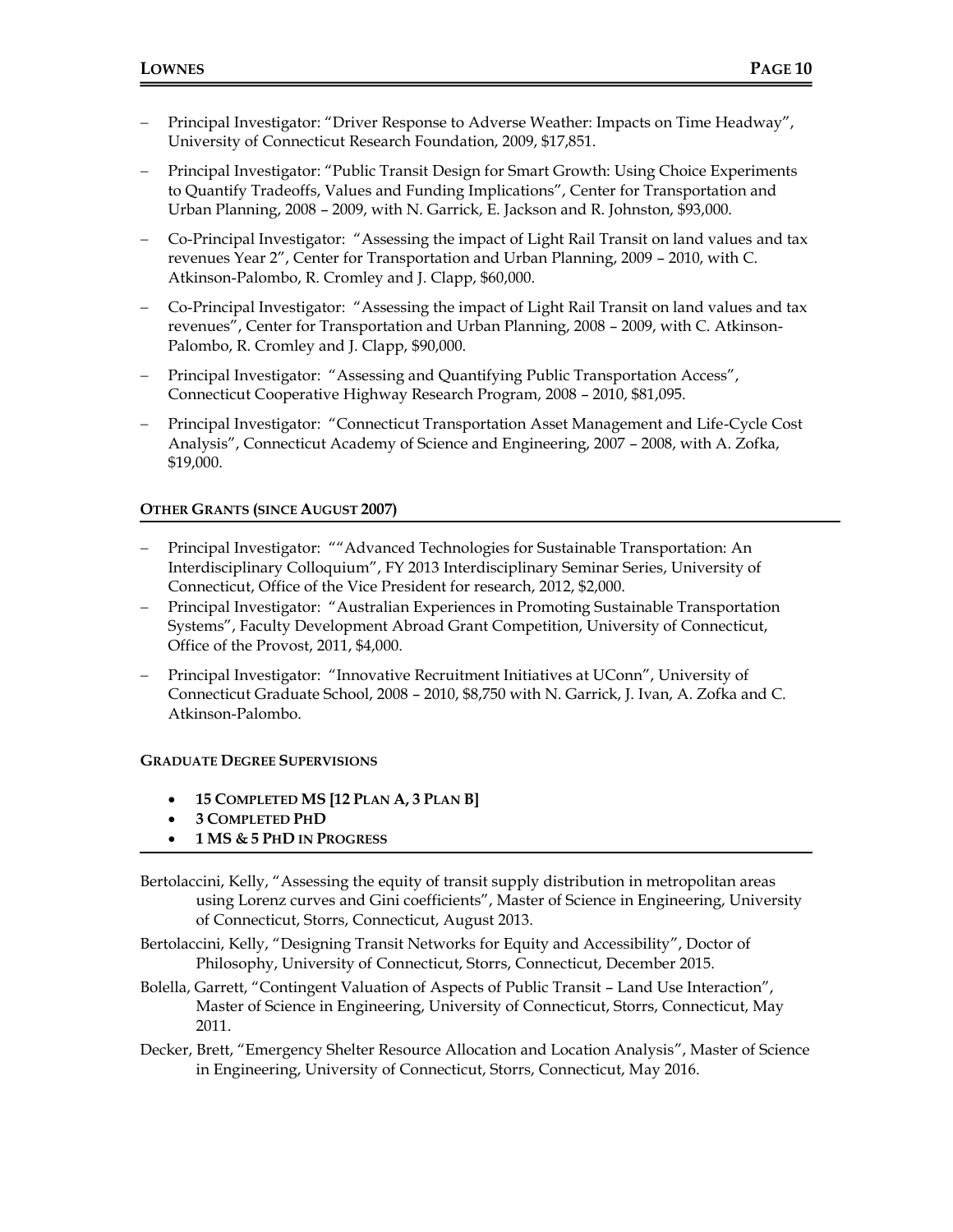- Hart, Nicholas, "Environmental Justice Impacts of Electronic Travel Surveys and Transit Accessibility", Master of Science in Engineering, University of Connecticut, Storrs, Connecticut, May 2012.
- Islam, Adrita, "Minimization of Carbon Footprint of Transit Agencies by Adopting Alternative Fuel Technologies", Master of Science in Engineering**,** University of Connecticut, May 2018.
- Kahrobaei, Sina, "Spatial and Temporal Measures of Mismatch between Transit Supply and Employment for Low Income and Auto Dependent Populations", Master of Science in Engineering, University of Connecticut, Storrs, Connecticut, August 2015.
- Kowalczyk, Michael, "Master's Project: Extending the Transit Opportunity Index to Consider Origin-Destination Travel Demand", Master of Science in Engineering (Plan B), University of Connecticut, Storrs, Connecticut, May 2016.
- Krar, Andrew, "Master's Project: Gasoline Prices and Mass Transit Ridership", Master of Science in Engineering (Plan B), University of Connecticut, Storrs, Connecticut, May 2009.
- Mamun, Sha, "Multi-objective Approaches in Transit Stop Location Problem", Doctor of Philosophy, University of Connecticut, Storrs, Connecticut, January 2014.
- Mamun, Sha, "Quantifying Transit Accessibility and Need", Master of Science in Engineering, University of Connecticut, Storrs, Connecticut, May 2011.
- Mantri, Sruthi, Doctor of Philosophy, University of Connecticut, Storrs, Connecticut, anticipated August 2022.
- Noor, Albab, "Market Segmentation of Travel Mode Choice with an Alternative Source of Travel Time Data", Master of Science in Engineering, University of Connecticut, May 2018.
- Osei-Asamoah, Abigail, "Characterizing Surface Transportation Network Structure and Resilience", Doctor of Philosophy, University of Connecticut, Storrs, Connecticut, May 2014.
- Rahman, Ashrafur, "Weather Impacts on Traffic Parameters and Signal Timing Performance", Master of Science in Engineering, University of Connecticut, Storrs, Connecticut, December 2010.
- Rahman, Ashrafur, "Two-stage stochastic models of emergency shelter planning", Doctor of Philosophy, University of Connecticut, Storrs, Connecticut, anticipated August 2020.
- Rezwana, Saki, Doctor of Philosophy, University of Connecticut, Storrs, Connecticut, anticipated May 2022.
- Smith, Robert, Master of Science in Engineering, University of Connecticut, Anticipated May 2020.
- Tanvir, Asadul, Doctor of Philosophy, University of Connecticut, Storrs, Connecticut, anticipated May 2021.
- Wang, Qixing "Equilibrium-based Transportation Network Vulnerability", Master of Science in Engineering, University of Connecticut, Storrs, Connecticut, December 2011.
- Wang, Qixing "Network effects of e-hailing pricing policy", Doctor of Philosophy, University of Connecticut, Storrs, Connecticut, Anticipated August 2019.
- Wong, Eric, "Modern Roundabouts in Connecticut: An Evaluation of Real World Operation versus Common Macroscopic and Microscopic Models", Master of Science in Engineering (Plan B), University of Connecticut, Storrs, Connecticut, December 2010.
- Yannes, Craig, "Quantifying the Public Value of Transit", Master of Science in Engineering, University of Connecticut, Storrs, Connecticut, May 2009.
- Zygo, Angelika, "Measuring and Improving Seniors' Access to Medical Facilities", Master of Science in Engineering, University of Connecticut, Storrs, Connecticut, May 2017.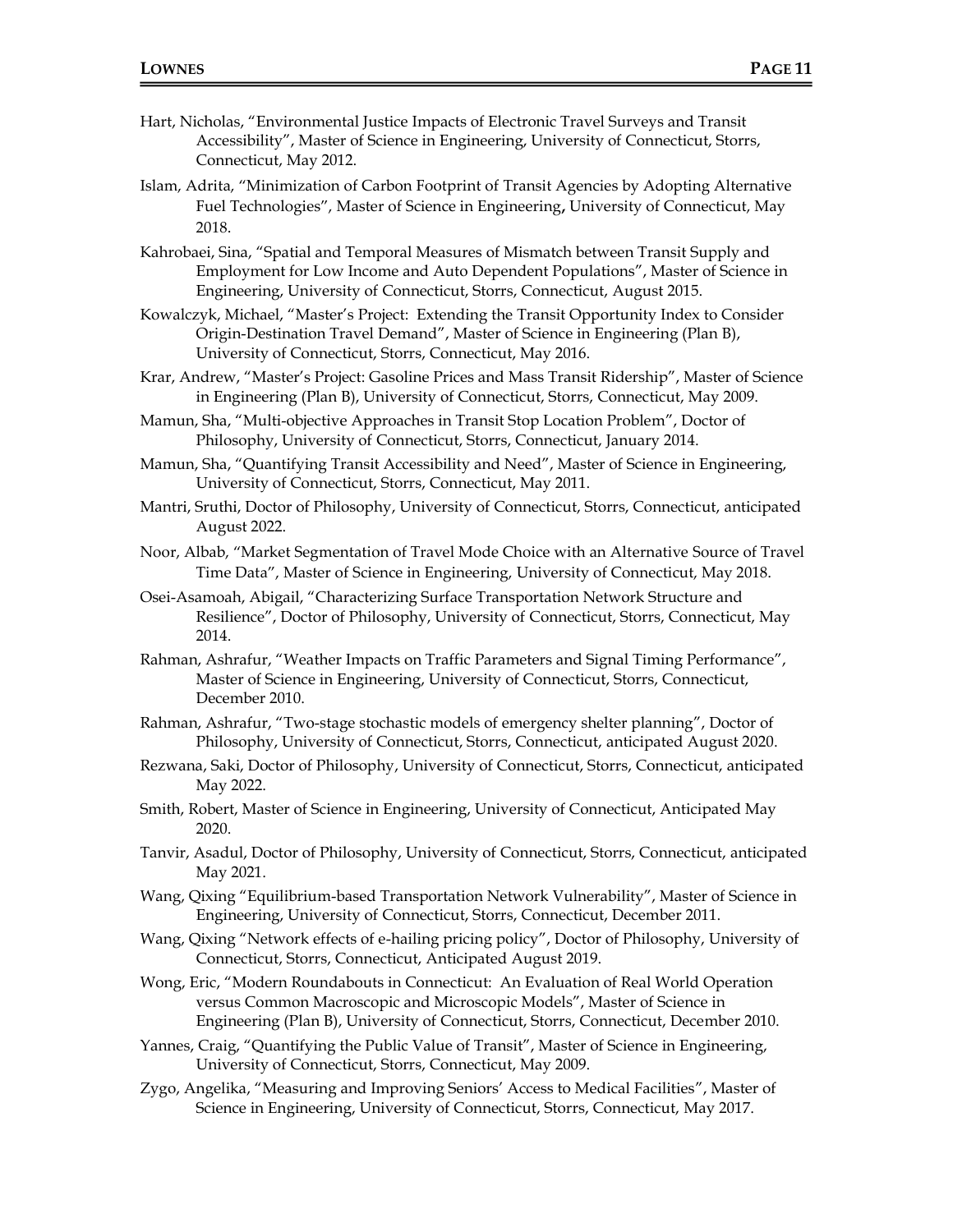#### **HONORS AND AWARDS**

- − TRB Blue Ribbon Committee Award (AP025), 2018
- − UTC Term Professor in Engineering Innovation, 2016 2019
- Provost's Award for Excellence in Public Engagement, 2013
- − UConn School of Engineering Outstanding Faculty Advisor, 2012
- − UConn Castleman Term Professor in Engineering Innovation, 2012 2015
- − Provost's Faculty Development Abroad Grant Competition Winner, 2011
- − University of Connecticut C.R. Klewin, Inc. Excellence in Teaching Award, 2009
- − William J. Harris SWUTC Outstanding Ph.D. Student of the Year, 2007
- − Talbot S. Huff, Sr. Highway Engineering Graduate Fellowship, 2006
- − Eno Transportation Fellow, 2006
- − Dwight David Eisenhower Graduate Fellowship, 2005
- − Featured Advisor for UConn's *The Currents*, March 2010.
- − Nominated for UConn Outstanding Undergraduate Student Advisement and Advocacy Award, 2009
- − ITE District 9 (TexITE) Student Paper of the Year, 2004
- − University of Texas Advanced Institute Fellowship, 2003-2007
- − Iowa State University Pak-Liu Fung Scholarship, 2000
- − Chi Epsilon, inducted 2000
- − Tau Beta Pi, inducted 1999

## **TEACHING ACTIVITIES**

#### **Undergraduate Teaching**

- CE 4210: *Operations Research for Civil and Environmental Engineers* Spring 2013 (enrollment = 51), Spring 2016 (71), Spring 2017 (44), Spring 2018 (48), Spring 2019 (58).
- CE 2710: *Transportation Engineering,* Spring 2012 (60), 2015 (98)
- CE 2211: *Engineering Economics*, Spring 2018 (68)
- CE 2210/ENVE 2330: *Decision Analysis in Civil & Environmental Engineering* Fall Semester 2007 (enrollment = 95), 2008 (74), 2009 (78), 2010 (91)
- GE 208L: *Supplementary Instruction for Physics 303L*: UT-Austin, Spring 2007
- GE 208L: *Supplementary Instruction for Physics 303L*: UT-Austin, Fall 2006

## **Graduate Teaching**

CE 6735: *Transportation Network Analysis*: Spring 2008, 2011, Fall 2013, 2015

CE 5735: *Public Transportation Systems*: Spring 2010, 2012, Fall 2014, 2016, 2018

CE 6740: *Traffic Engineering Operations*: Spring 2009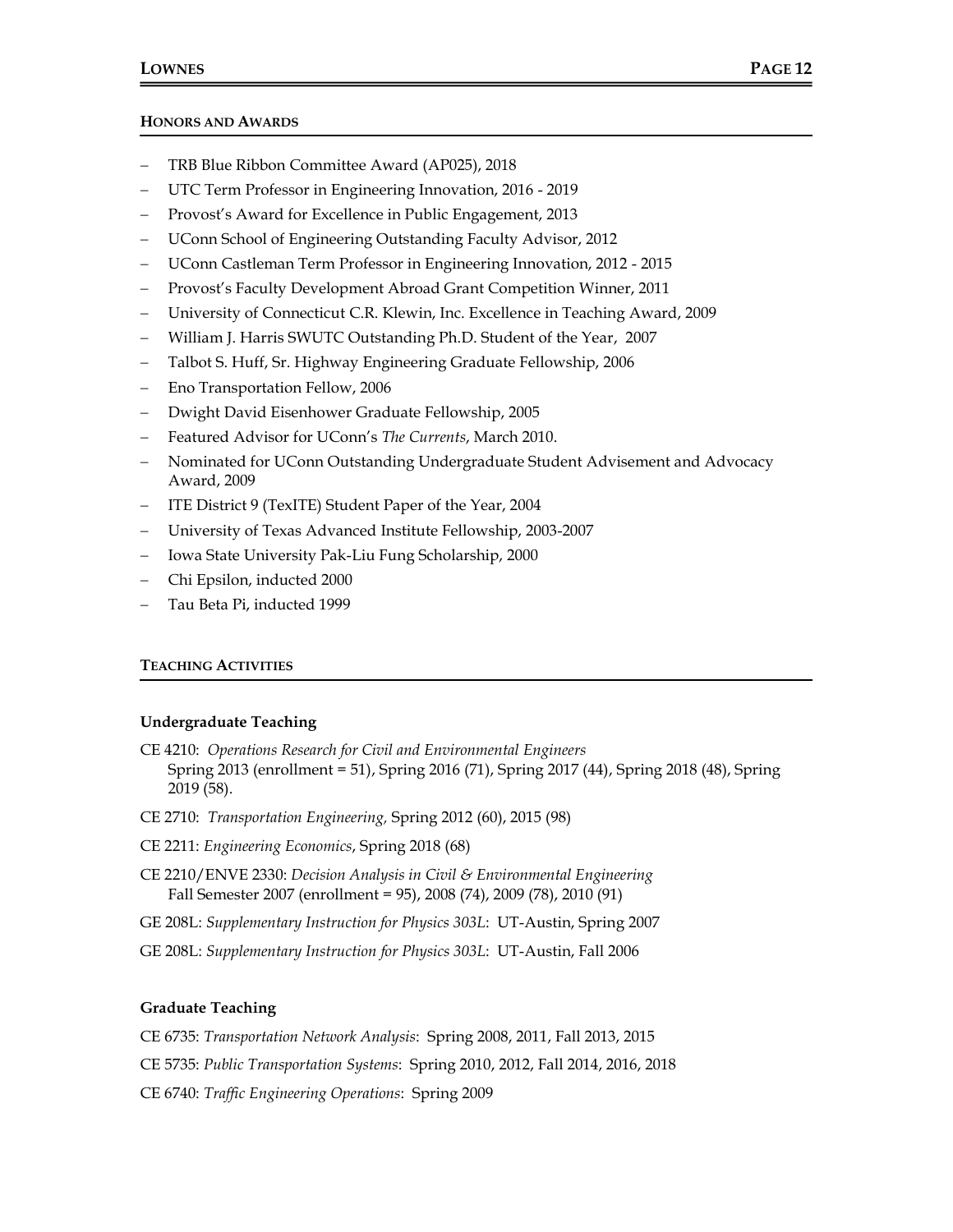# **REFEREE SERVICES**

# *Archival Journals*

- − Accident Analysis and Prevention: 2013(1)
- − Computer-Aided Civil and Infrastructure Engineering: 2014 (1), 2011 (1), 2010 (1)
- − HKIE Transactions: 2009 (1)
- − IEEE Transactions on Intelligent Transportation Systems: 2016(1), 2012(1), 2011 (1), 2009 (2), 2008 (1)
- − Int. J. of Society Systems Science: 2010 (1), 2009 (2)
- − International Journal of Mass Emergencies and Disasters: 2012(1)
- − Journal of Advances in Transportation Studies: 2010 (1)
- − Journal of Public Transportation: 2016(7)
- − Journal of the Transportation Research Forum (JTRF): 2007 (1), 2006 (4), 2005 (2)
- − Journal of Transport and Land Use: 2010 (2)
- − Journal of Transportation Engineering: 2013 (1), 2012(1), 2011(1), 2010 (1), 2009 (2)
- − Journal of Transportation Geography: 2015(1)
- − Natural Hazards Review: 2013(1)
- − Transportation Research Part A: 2013 (1)
- − Transportation Research Part E: 2010 (1)
- − Transportation Research Record: 2018 (AP025 coordinator), 2017(AP025 coordinator), 2016 (6), 2015(9), 2014(7), 2013 (6), 2012 (8), 2011 (4), 2010 (5), 2009 (4), 2008 (3), 2006 (1), 2005 (2)
- − Transportation Science: 2013 (1), 2009 (1)
- Transportation: 2013 (1)

## *Proposals*

- − Proposal Reviewer for Israel Science Foundation: 2011, 2013
- Proposal Reviewer for University of Vermont TRC: 2011(3)
- − Proposal Reviewer for Transportation Northwest (TransNow): 2009
- − Proposal Reviewer for University of Massachusetts Amherst UTC: 2010, 2008

## *Other*

- − Innovations in Travel Demand Forecasting: 2014
- − PhD Thesis Examiner, University of New South Wales: 2013, 2018
- − 2010 Highway Capacity Manual, 2009 (2 chapters)
- − American Society for Engineering Education: 2009 (2)

#### **SERVICE**

## **Leadership**

- − Chair, ASCE *Public Transportation Committee*, October 2018 present
- − Paper Review Coordinator, *TRB AP025*, 2017 present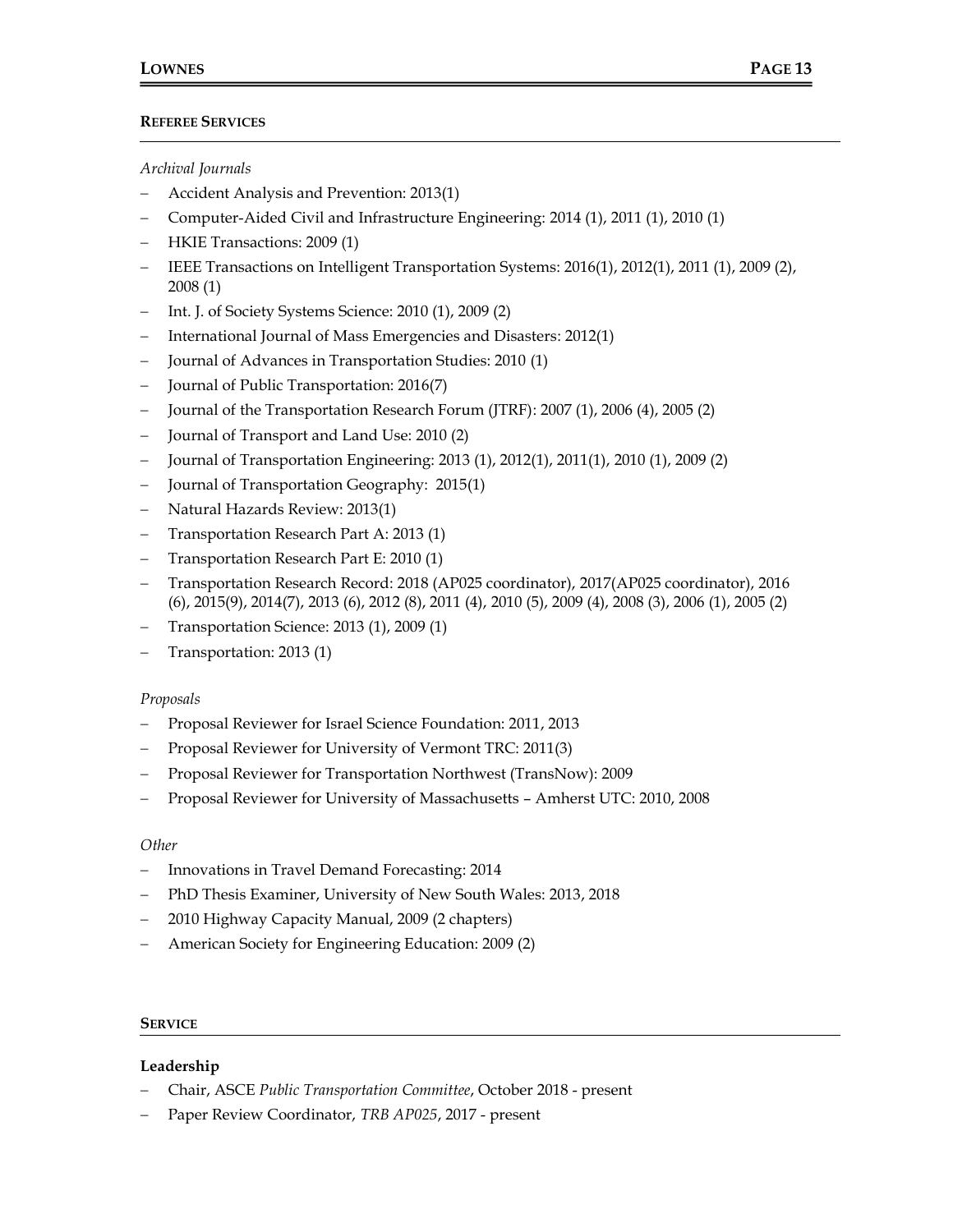- − Organizer, *Innovations in Public Transportation Planning and Modeling Utilizing General Transit Feed* webinar, National Academy of Science, TRB, April 2016.
- − Co-organizer, *Analyze This! Workshop @ 2016 TRB*, January 2016
- − Group Leader, *Transportation and Urban Engineering Program*, 2015 2016
- − Appointee, *Connecticut Public Transportation Commission*, 2014 2016
- − Organizing Committee, *New England Transportation Workforce Development Summit*, 2013
- − Cluster Chair, *Transportation Science and Logistics* (TS&L), INFORMS 2013-2014.
- − Women's Transportation Seminar, CT Chapter, Advisory Board Member: 2012 2017
- − Co-organizer of 2012 NEITE Student Symposium: Storrs, CT April 12, 2012.
- − Associate Editor *Journal of Transport and Land Use*, 2011, WSTLUR Call.
- − Co-organizer of 2010 NEITE Student Symposium: Storrs, CT April 7, 2010.
- − Session Organizer & Chair, INFORMS, 2008 Present.
- − Editorial Board of *International Journal of Society Systems Science*, 2008 Present
- − UConn ITE Student Chapter Advisor, 2008 2013
- − UConn Chi Epsilon Chapter Advisor, 2008 2017
- − ITS-CT Board of Directors, 2007 2013
- UT Austin Chapter of the Intelligent Transportation Society (ITS), President, 2006
- − UT Austin Student Chapter ITS, Vice President, 2005
- UT Austin Chapter of the Institute of Transportation Engineers (ITE), Secretary, 2004
- − Triangle Development Non-Auto Travel Study, CE 392M Public Transportation, Project Coordinator, Spring 2004
- − Chi Epsilon Iowa State Chapter, President Fall 2000
- − Chi Epsilon Iowa State Chapter, Vice President Spring 2000
- − Iowa State University Transportation Student Association (TSA), Vice President Fall 2000
- − Transportation Student Association (TSA), Treasurer, Spring 2000

## **Professional Committees**

- − ASCE *Public Transportation Committee*
- − Member of TRB *Public Transportation Planning and Development* Committee AP025 (Appointed November 2014)
- − Friend of TRB *Traffic Simulations Applications* Subcommittee AHB40(1.2)
- − Member of TRB *Transit, Freight and Logistics Modeling* Subcommittee ADB30(1)
- − Friend of TRB *Bicycle* Committee ANF20
- − Friend of TRB *Pedestrian* Committee ANF10
- − Friend of TRB *Transportation Network Modeling* Committee ADB30

## **Outreach**

- − National Summer Transportation Institute, *Director*, Summer 2016
- − Transportation Undergraduate Research Fellowship (TURF) supervisor, summer 2011, 2012, 2013, 2014, 2015, 2016
- − Engineering 1000 Lecturer, Fall 2008, Fall 2009, Fall 2016, Spring 2017
- − Workshop for underrepresented incoming freshmen in *BRIDGE* program, summer 2009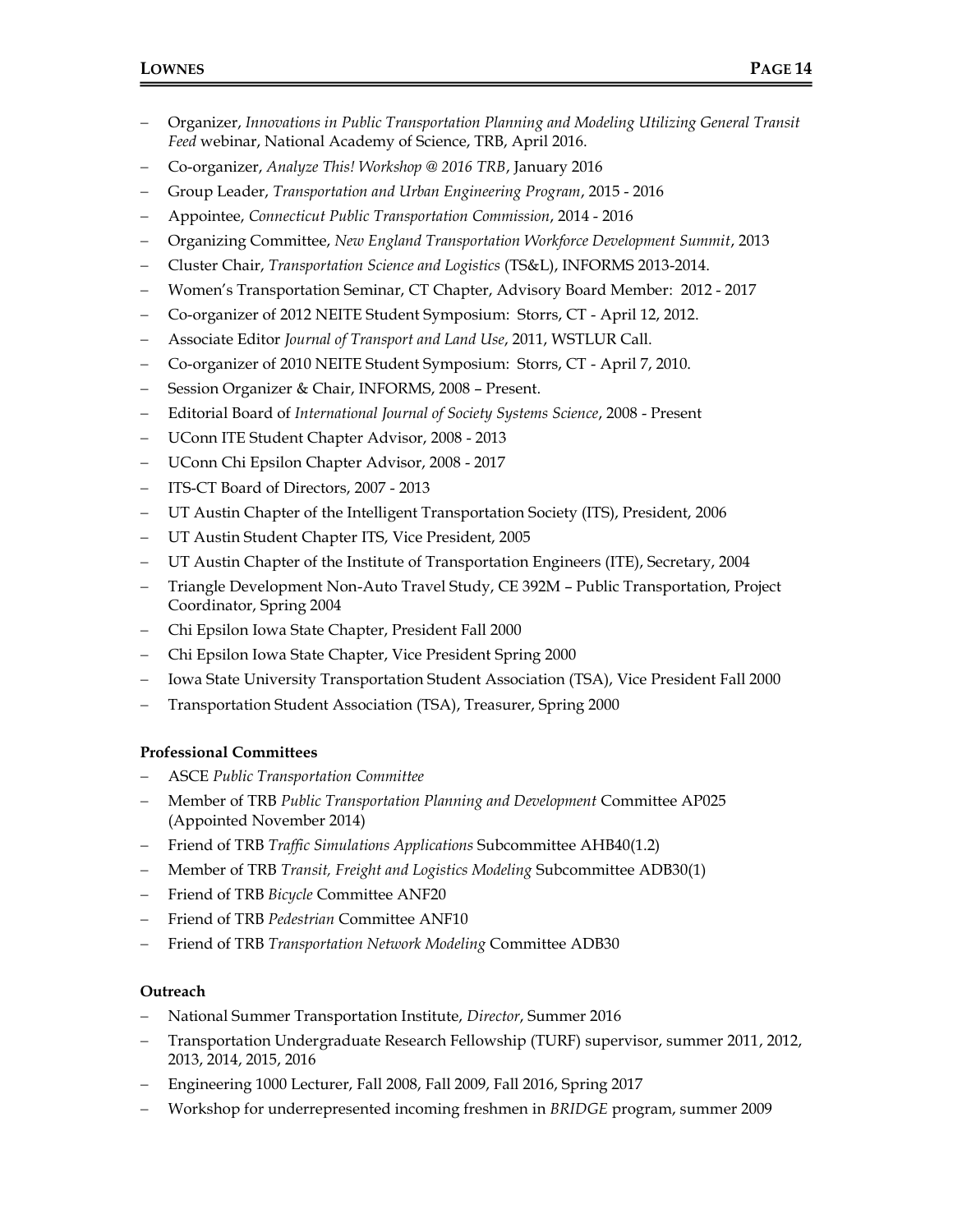− Workshop for high school students in *Explore Engineering*, summer 2009, 2013, 2017

# **UConn Committees**

- − UConn Graduate Faculty Council, 2017 2018
- − SoE Courses and Curriculum, 2016 2019
- − CEE CE&M Search Committee, 2016 2017 (Chair)
- − CEE Courses and Curriculum Committee, 2015 2016, 2016 2017 (Chair), 2018 2019 (ex officio)
- − CEE Merit and Equity Review Committee, 2014 2015
- − CEE Promotion, Tenure and Reappointment Committee, 2014 2018
- − School of Engineering Outstanding Service Award Committee, 2014
- − School of Engineering General Council, 2012 2013
- − School of Engineering Committee to expand Master in Engineering Program, 2014
- − School of Engineering Committee to develop Undergraduate Program in Systems Engr., 2014
- − CEE Department Head Advisory Council, 2009-2012, 2014-2017
- − CEE TSP&L Search Committee 2011 2012 (Chair)
- − CEE WRMCC Search Committee 2012 -2013
- − CEE Undergraduate Advising Committee, 2011-2012
- − CEE Website Committee, 2007-2008; 2009-2012; 2016 2017
- − CEE Undergraduate Curriculum Committee, 2008-2010
- − CEE Seminar Committee, 2009-2010
- − CEE Computing Committee, 2007-2008

## **Other Committees**

− Dean's Student Advisory Council, (DSAC), Graduate Student Assembly, The University of Texas, 2006-2007.

## **PRESENTATIONS & CONFERENCE PARTICIPATION**

- 98. *Session Chair*, Big Data and Analytics for Rail and Public Transit, ASCE International Conference on Transportation and Development, June 11, 2019.
- 97. Smith, R. and N.E. Lownes (2019) A Method for Assessing Transit Access of Specific Populations to Basic Services Utilizing the Transit Opportunity Index, *ASCE International Conference on Transportation and Development*, June 10, 2019.
- 96. Zhang, B. and N.E. Lownes (2019) Impacts of accessibility to public transportation on residential property values in Connecticut, *ASCE International Conference on Transportation and Development*, June 10, 2019.
- 95. Smith, R., Bertolaccini, K and N.E. Lownes (2019) Scoring Public Housing Locations: Using Developer Data to Measure Transit Access to Basic Services, ITE Northeastern District Annual Meeting, May 10, 2019.
- 94. Wang, Q., Miao, F., Wu, J., Niu, Y., Wang, C. and N.E. Lownes (accepted) Dynamic Pricing for Autonomous Vehicle E-hailing Services Reliability and Performance Improvement,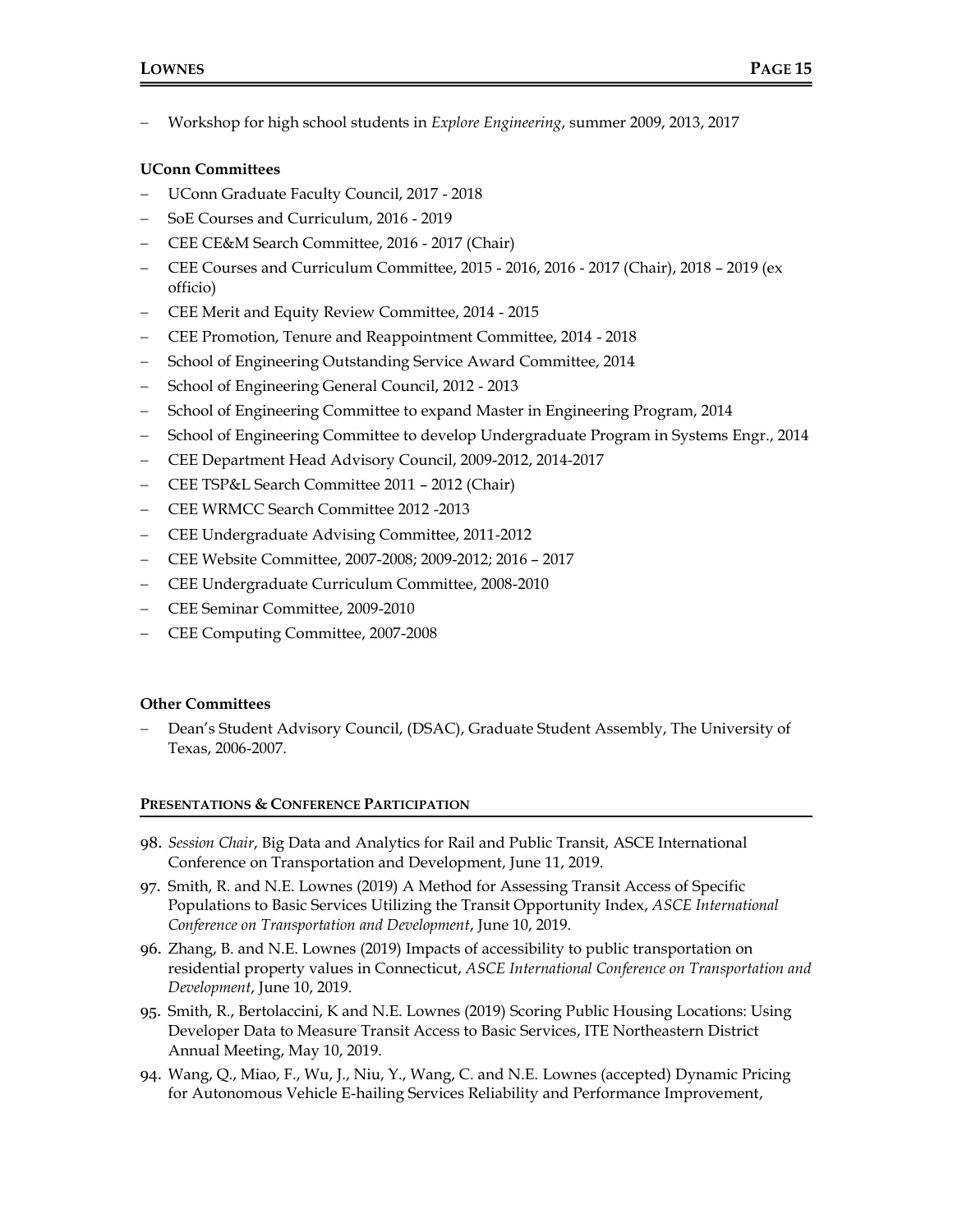*Proceedings of the 2019 IEEE 15th International Conference on Automation Science and Engineering*, Vancouver, B.C., Paper #547.

- 93. Islam, A. and N.E. Lownes (2019) GLC3: An Open Source Tool for Aiding the Minimization of Carbon Footprint of Transit Agencies, *Proceedings of the 98th Annual Meeting of the Transportation Research Board*, Paper #19-05534.
- 92. Wang, Q. and N.E. Lownes (2019) All links based e-hailing service surcharge mechanism and performance estimation, *Proceedings of the 98th Annual Meeting of the Transportation Research Board*, Paper #19-05835.
- 91. Rahman, A. and N.E. Lownes (2018) Two-Stage Hurricane Shelter Location Model with Stochastic Demand and Capacity, *Proceedings of the 97th Annual Meeting of the Transportation Research Board*, Paper 18-05287.
- 90. Konduri, K., Enam, A., Ritter, C., Lownes, N. and J. Raymond (2017) Exploring the Implications of Item Non Response Treatment on Survey Expansion and Weighting: Experience from the Connecticut Statewide Transportation Study, *96 th Annual Meeting of the Transportation Research Board*.
- 89. Bertolaccini, K. and N. Lownes (2017) Developing and Solving an Equitable Transit Network Design Model with a Genetic Algorithm Solution Approach, *96 th Annual Meeting of the Transportation Research Board*.
- 88. Lownes, N.E. and K. Bertolaccini (2016) Transit Planning Web Application Development Using GTFS, *Innovations in Public Transportation Planning and Modeling Utilizing General Transit Feed Specification (GTFS) Webinar*, The National Academies, TRB, May 12, 2016. <http://www.trb.org/ElectronicSessions/Blurbs/174385.aspx>
- 87. Bertolaccini, K. and Lownes, N.E. (2016), Optimizing Transit Networks for Equity, 95<sup>th</sup> *Annual Meeting of the Transportation Research Board*.
- 86. Bertolaccini, K. and Lownes, N.E. (2015), Optimizing Transit Networks for Equity, *INFORMS Annual meeting*, November 1, 2015.
- 85. Decker, B. and Lownes, N.E. (2015), Hierarchical Emergency Shelter Location Optimization, *INFORMS Annual meeting*, November 2, 2015.
- 86. "Integrated public transportation system measurement and analysis", Invited seminar, University of Nebraska-Lincoln, April 9, 2015.
- 84. "UCONN Transportation", Invited presentation, *CT-ITE/APA Joint Annual Spring Meeting*, Manchester Country Club, April 8, 2015.
- 83. "A Public Transportation System Performance Measurement Web Application", Region 2 UTC Transportation Technology Symposium, New York, NY, November 19, 2014
- 82. "UCONN Transportation", Invited presentation, *Connecticut Public Transportation Commission*, Hartford Legislative Office Building, September 4, 2014.
- 81. "Leveraging open data for measuring and optimizing equity and efficiency in public transportation systems", Invited seminar, *Bruce Podwal Seminar Series*, The City College of New York, April 8, 2014.
- 80. "Leveraging open data for measuring and optimizing equity and efficiency in public transportation systems", Invited Seminar, Network Modeling Center, The University of Texas at Austin, February 14, 2014.
- 79. "Future Cites and Transportation Research at UConn", Invited Panelist, UK-US Future Cities Knowledge Exchange Project: New York City, February 6, 2014.
- 78. "Preparation for a public speaking event", Invited Seminar, UConn CEE Graduate Student Association, Storrs, CT, November 1, 2013.
- 77. "Interactive Web-Based Mapping for Title VI Analysis and Public Transit System Data Management", GIS in Transit Conference, Washington, DC, October 16, 2013.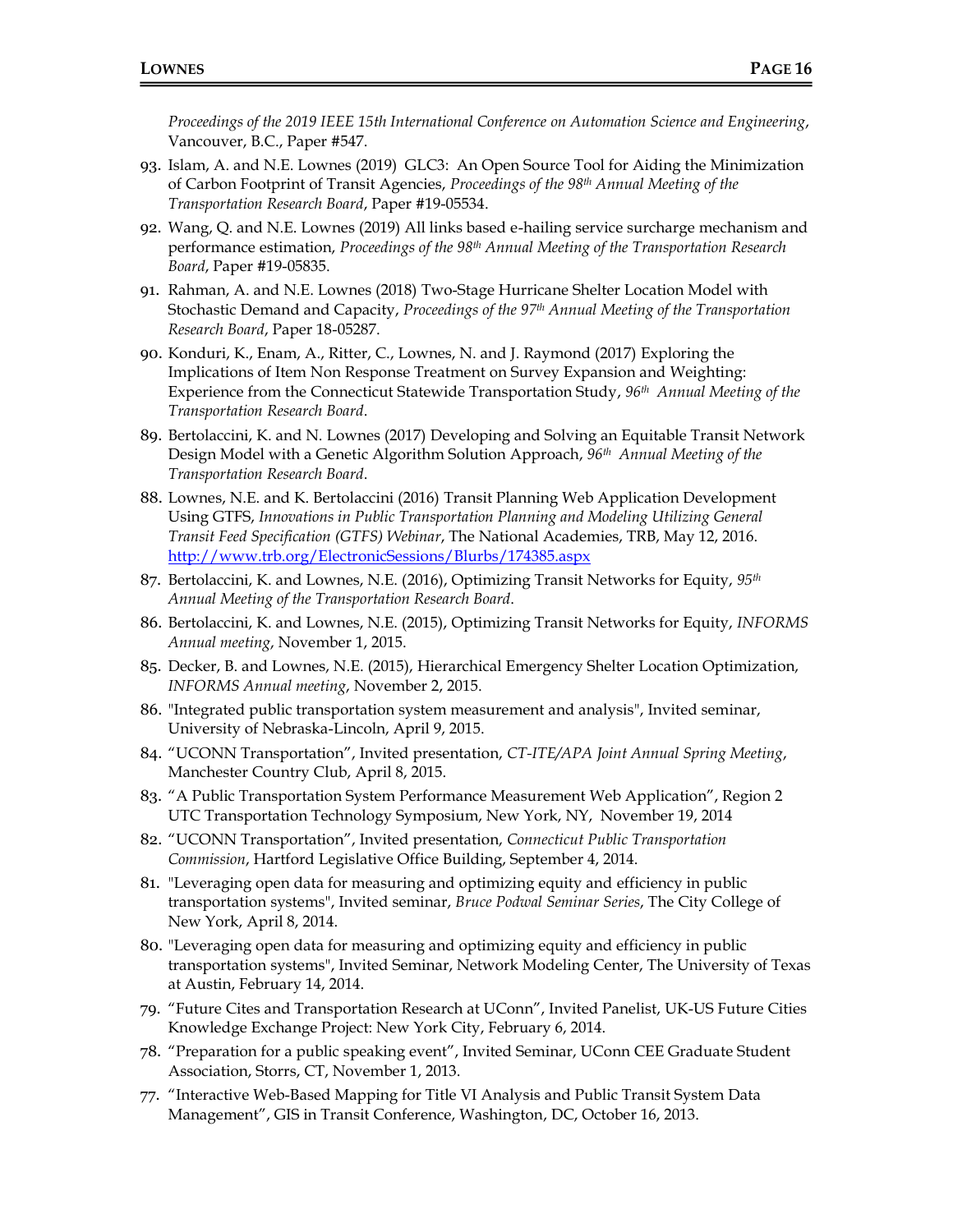- 76. *Session Chair*, Public Transit System Routing and Assignment, INFORMS Annual Conference, Minneapolis, MN, October 6, 2013.
- 75. Osei-Asamoah, A., and Lownes, N. E., A Complex Network Analysis of Resiliency in Surface Transportation Networks, Presented at INFORMS Annual Meeting, Minneapolis, MN, October 7, 2013.
- 74. Rahman, A., and Lownes, N. E., A Minimum Risk Equitable Hazardous Materials Flow Model, Presented at INFORMS Annual Meeting, Minneapolis, MN, October 7, 2013.
- 73. Bertolaccini, K., and Lownes, N. E., Incorporating Equity Concerns into Vehicle Routing Problem for Bus Route Design, Presented at INFORMS Annual Meeting, Minneapolis, MN, October 8, 2013.
- 72. Mamun, S. and Lownes, N. E A Tabu Search-based Heuristic Method for a Multi-objective Bus Stop Location Problem, Presented at INFORMS Annual Meeting, Minneapolis, MN, October 6, 2013.
- 71. Doran, D., Gokhale, S. and Lownes, N. E, Flexible, Analytical Modeling of Airport Security Checkpoints, Presented at INFORMS Annual Meeting, Minneapolis, MN, October 8, 2013.
- 70. "Leveraging big data for equity and efficiency in public transportation systems", Invited Lecture, University of New South Wales Transportation Seminar Series, Sydney, Australia, June 3, 2013.
- 69. "Leveraging big data for equity and efficiency in public transportation systems", Invited Lecture, Monash University Transportation Seminar Series, Melbourne, Australia, May 31, 2013.
- 68. "Leveraging big data for equity and efficiency in public transportation systems", Invited Lecture, University of Queensland Transportation Seminar Series, Brisbane, Australia, May 30, 2013.
- 67. Conway, A., Thuillier, O., Dornhelm, E. and N.E. Lownes. "Commercial Vehicle-Bicycle Conflicts: A Growing Urban Challenge." *92nd Annual Meeting of the Transportation Research Board*.
- 66. Conway, A., Cheng, J., Peters, D., and N.E. Lownes. "Characteristics of Multi-modal Conflicts In Urban On-street Bicycle Lanes." *92nd Annual Meeting of the Transportation Research Board*.
- 65. Bertolaccini, K. and N.E. Lownes. "The Effects of Scale and Resolution in Assessing the Equity of Transit Supply Distribution"*92nd Annual Meeting of the Transportation Research Board*.
- 64. Hart, N. and N.E. Lownes. "Exploring Access to Low-income Jobs in the Urban Core. *Proc. 92nd Annual Meeting of the Transportation Research Board*."
- 63. *Session Chair*, INFORMS Annual Conference, Phoenix, AZ, October 15, 2012.
- 62. Mamun, S. A., Lownes, N. E., Spatial and Temporal Tradeoffs in Transit Stop Location Problems, Presented at INFORMS Annual Meeting, Phoenix, AZ, October 15, 2012.
- 61. Osei-Asamoah, A., Bertolaccini, K., Lownes, N. and N. Garrick. "Urban Street Design in Ghana: A Case Study of Accra", *91st Meeting of the Transportation Research Board*.
- 60. Hart, N., Lownes, N. and E. Jackson. "Analysis of a Method for Bias Reduction in Electronic Surveys", *91st Meeting of the Transportation Research Board*.
- 59. Mamun, S. and N. Lownes. "Integrating Public Transit Accessibility and Connectivity, *91st Meeting of the Transportation Research Board*.
- 58. *Session Chair*, INFORMS Annual Conference, Charlotte, NC, November 14, 2011.
- 57. Mamun, S. and Lownes, N.E. "A Combined Optimization Problem for Public Transit Stop Locations and Service Coverage." INFORMS Annual Conference, Charlotte, NC, November 14, 2011.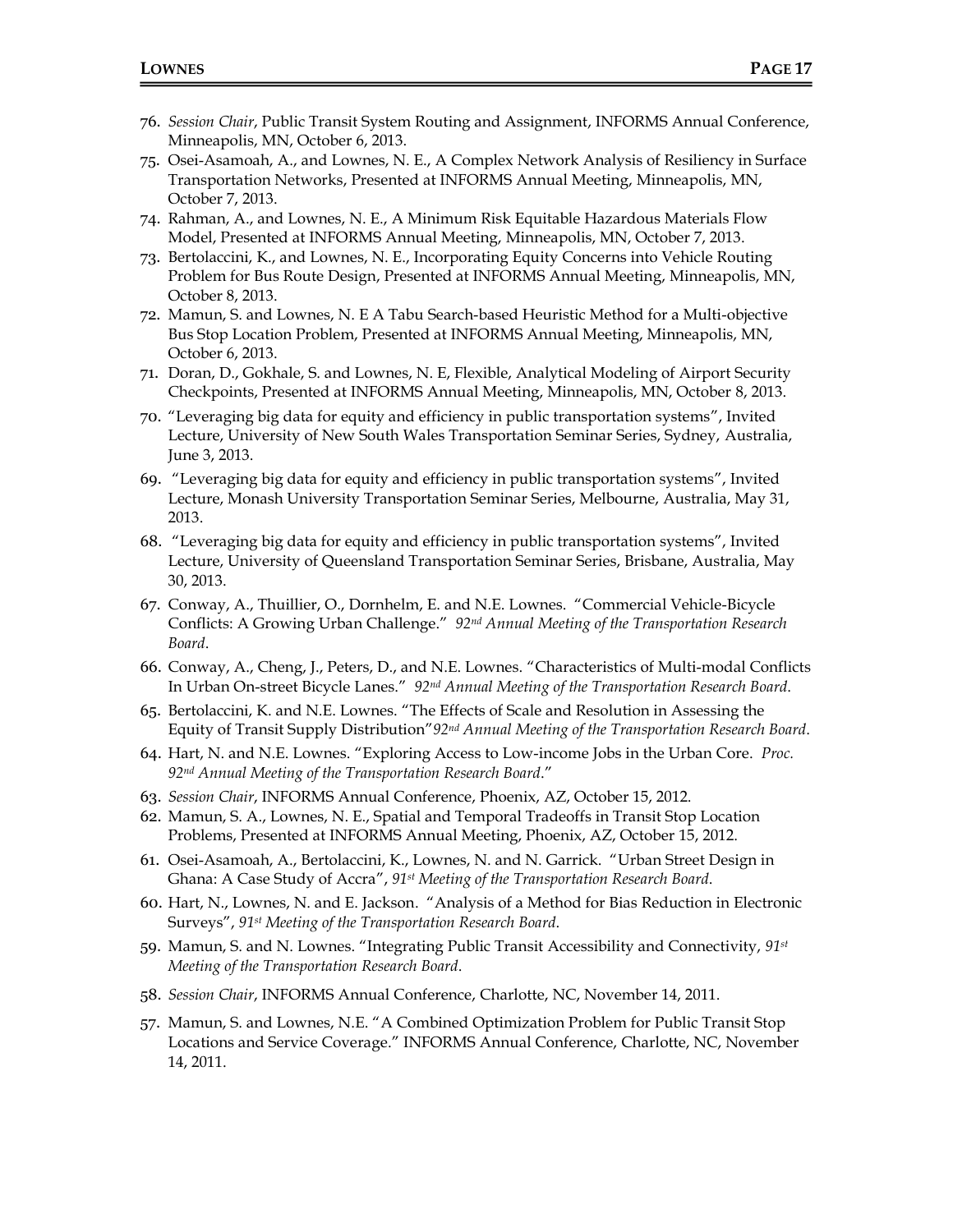- 56. Tolba, S., Ammar, R., Lownes, N.E., Rajasekaran, S., Fiondella, L. "Modeling Attacker-Technology System Interaction in Transportation Networks: P2I3-Model." *2011 IEEE International Conference on Technologies for Homeland Security*, November 16, 2011*.*
- 55. Wang, Q., Lownes, N., Ammar, R., Rajasekaran, S., and Fiondella, L. "Game-theoretic Approach to Measure Many-to-Many Transportation Network Vulnerability." *2011 IEEE International Conference on Technologies for Homeland Security*, November 16, 2011.
- 54. "National and International Case Studies on Livability" TRANSPLEX 2011, October 2011.
- 53. *Moderator*, World Symposium on Transport and Land Use Research, Whistler, BC, July 29, 2011.
- 52. "Contingent Valuation of New Transit Service and Community Design", Invited Lecture, GeoSeminar, UConn Department of Geography, April 22, 2011.
- 51. "Network Vulnerability and High-Speed Rail", Fifth Annual Department of Homeland Security University Network Summit, April 1, 2011.
- 50. Al Mamun, S. and Lownes, N.E. "Measuring Service Gaps: An Accessibility-Based Transit Need Index," The 90<sup>th</sup> Annual Meeting of the Transportation Research Board, Washington, DC, January 2011.
- 49. Lownes, N.E., Wang, Q., Ibrahim, S., Ammar, R., Rajasekaran, S. and Sharma, D. A. "Manyto-Many Game Theoretic Approach to Measuring Transportation Network Vulnerability," The 90th Annual Meeting of the Transportation Research Board, Washington, DC, January 2011.
- 48. Osei-Asamoah, A., Bolella, G., Lownes, N.E., Johnston, R., Garrick, N. and Jackson, E. "Contingent Valuation of Built Environment Elements Using Personalized Scenarios," The 90th Annual Meeting of the Transportation Research Board, Washington, DC, January 2011.
- 47. Rahman, A. and Lownes, N.E. *"*Rainfall Impacts on Traffic Parameters and Benefits of Implementing Weather Responsive Signal Timing," The 90th Annual Meeting of the Transportation Research Board, Washington, DC, January 2011.
- 46. *Session Chair*, "Public Transit I: Transit Network Design, Assignment and Access", INFORMS Annual Conference, Austin, TX, November 8, 2010.
- 45. *Session Chair*, "Joint Session TSL/SPPSN: Risk and Recovery of Transportation Networks to Disaster", INFORMS Annual Conference, Austin, TX, November 10, 2010.
- 44. Al Mamun, S. and Lownes, N.E. "Optimization of Public Transit Stop Locations and Demand Coverage ." INFORMS Annual Conference, Austin, TX, November 8, 2010.
- 43. Wang, Q. and Lownes, N.E. "Many-to-many Transportation Network Risk Assessment.", INFORMS Annual Conference, Austin, TX, November 10, 2010.
- 42. "Transportation Network Risk Modeling" *The First Franco-American Symposium on Linear Infrastructures Security*, Troyes, France, November 4, 2010.
- 41. Osei-Asamoah, A., Bolella, G. and Lownes, N.E. "Value of Transit: Paying for Placemaking", *Transportation for Livable Communities: Charting a Research Agenda*, Washington DC, October 18, 2010.
- 40. Rahman, A. and Lownes, N.E. "The Impacts of Precipitation on Time Headway and Following Distance." The ITE District 1 Annual Meeting, Portland, ME, May 2010.
- 39. Al Mamun, S. and Lownes, N.E. "A Composite Public Transit Accessibility Measure." The ITE District 1 Annual Meeting, Portland, ME, May 2010.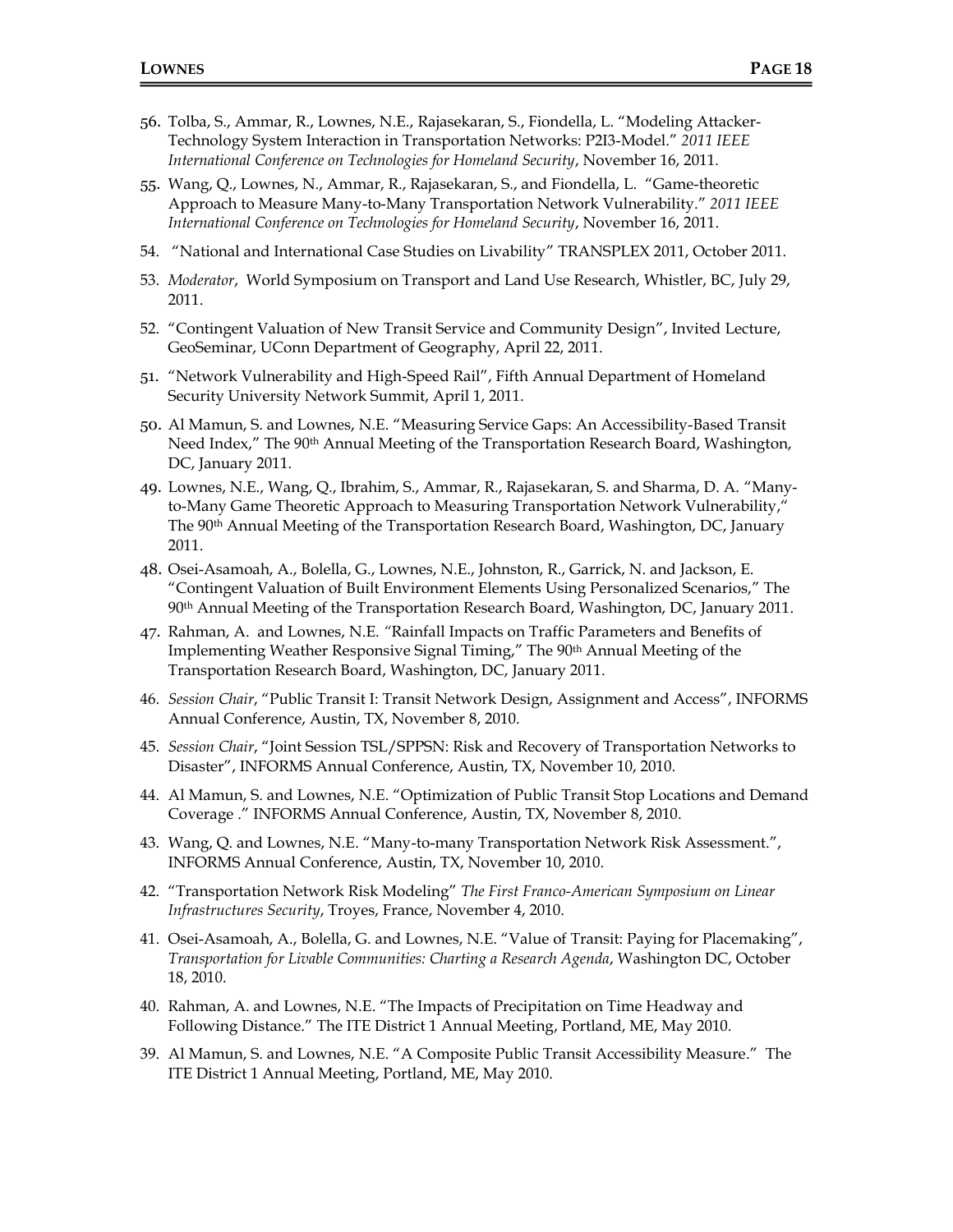- 38. "Transportation Research: UConn's Role in a National Challenge", Invited Address, ITE-CT Spring Meeting, April 7, 2010.
- 37. Sharma, D., Rajasekaran, R., Ammar, R. and Lownes, N.E. "Estimating Transportation Network Vulnerability Using a Graph Theory Model." The 6<sup>th</sup> Annual New England ITE Student Research Symposium, Storrs, CT, April 2010.
- 36. Ibrahim, S., Ammar, R., Lownes, N.E. and Rajasekaran, R. "Estimating Transportation Network Vulnerability Using a Graph Theory Model." The 6<sup>th</sup> Annual New England ITE Student Research Symposium, Storrs, CT, April 2010.
- 35. Rahman, A. and Lownes, N.E. "The Impacts of Precipitation on Time Headway and Following Distance." The 6<sup>th</sup> Annual New England ITE Student Research Symposium, Storrs, CT, April 2010.
- 34. Al Mamun, S. and Lownes, N.E. "A Composite Public Transit Accessibility Measure ." The 6<sup>th</sup> Annual New England ITE Student Research Symposium, Storrs, CT, April 2010.
- 33. Al Mamun, S. and Lownes, N.E. "An Aggregated Public Transit Accessibility Measure ." The 51st Annual Transportation Research Forum, Washington, DC, March 2010.
- 32. Zhou, H., Lownes, N.E., Ivan, J., Ravishankar, N. and Gårder, P. "Gap Acceptance of Elderly Drivers Making Left Turns at Unsignalized Intersections." The 89th Annual Meeting of the Transportation Research Board, Washington, DC, January 2010.
- 31. Rahman, A. and Lownes, N.E. "Spatially Compatible Rainfall-Speed Analysis." The 89th Annual Meeting of the Transportation Research Board, Washington, DC, January 2010.
- 30. Yannes, C., Lownes, N.E., Garrick, N. and R. Johnston. "Operationalizing Placemkaing in a Choice Experiment Context." The 89th Annual Meeting of the Transportation Research Board, Washington, DC, January 2010.
- 29. Transportation Seminar, "Social Considerations in Public Transit Network Design", University of Connecticut, Storrs, CT, October 26, 2009.
- 28. "The Social Accessibility of Transit Network Design", INFORMS Annual Conference, San Diego, CA, October 11, 2009.
- 27. *Session Chair*, "Public Transit II: Equity, Availability and Assignment", INFORMS Annual Conference, San Diego, CA, October 11, 2009.
- 26. "Transportation design for Safety and Sustainability", Engineering 1000 Lecture, University of Connecticut, September 25, 2009.
- 25. "Public Transportation ITS", Invited Talk, Psychology 3601W Human Factors in Design, Storrs, CT, April 7, 2009.
- 24. "MUTCD Update". New England ITE & Connecticut ITE Joint Annual Meeting, Manchester, CT, March 24, 2009.
- 23. Yannes, C. and Lownes, N.E. "Identifying Interactions in Simulated Driver Behavior Impact on Capacity". 5th Annual New England ITE Student Research Symposium, Lowell, MA, February 20, 2009.
- 22. Yannes, C. and Lownes, N.E. "Identifying Interactions in Simulated Driver Behavior Impact on Capacity". The 88th Annual Meeting of the Transportation Research Board, Washington, DC, January 2009.
- 21. "Transportation design for Safety and Sustainability", Engineering 1000 Lecture, University of Connecticut, November 21, 2008.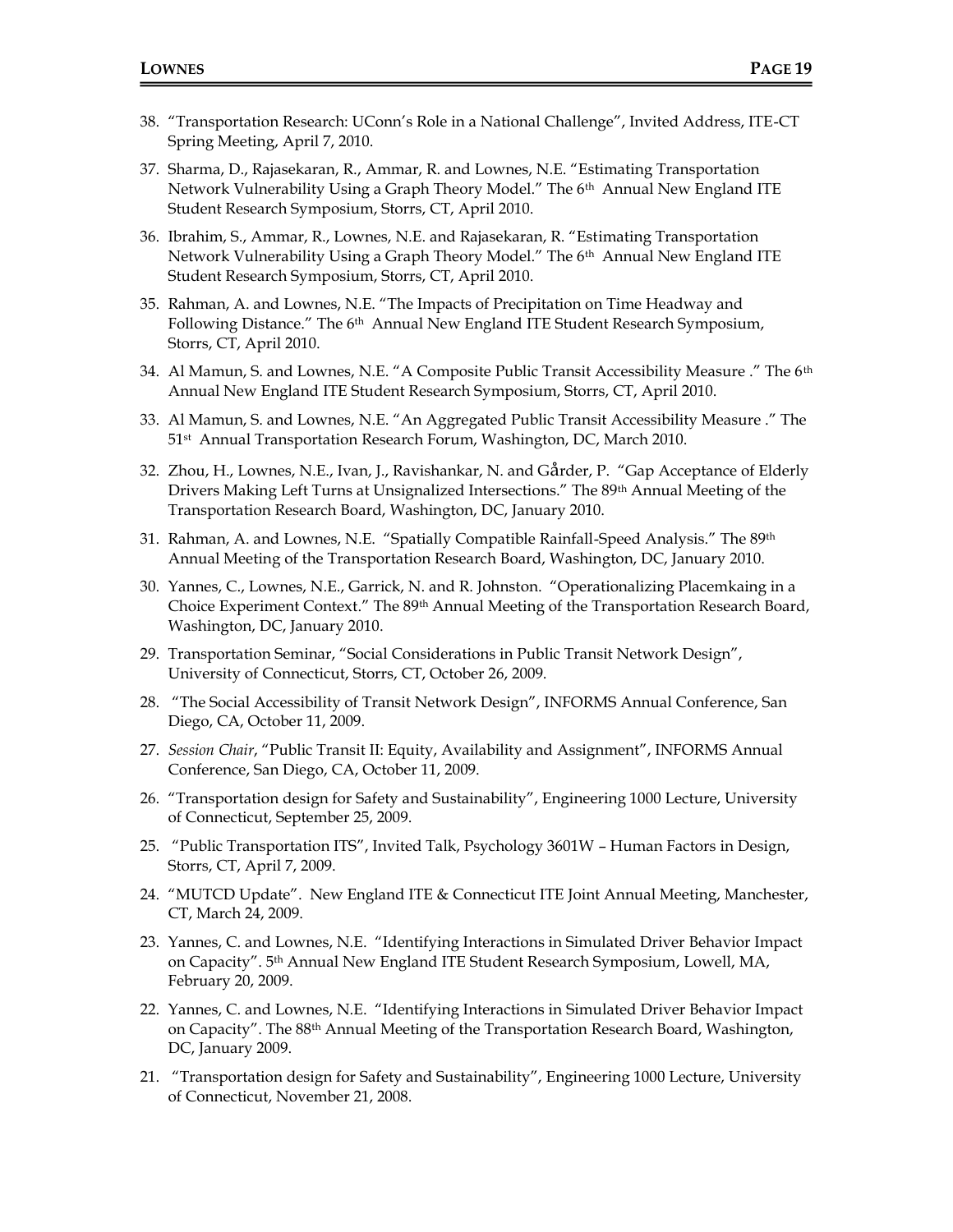- 20. "Measuring Rural Transit Availability", 18th National Conference on Rural Public and Intercity Bus Transportation, Omaha, NE, October 21, 2008.
- 19. *Session Chair,* "Public Transit II", INFORMS Annual Conference, Washington, D.C., October 13, 2008.
- 18. Lownes, N.E. and Fan, W. "Connecting a Fixed Guideway System to the Network", INFORMS Annual Conference, Washington, D.C., October 13, 2008.
- 17. *Moderator*, "Developments in Road Pricing and Toll Technology", Intelligent Transportation Society of Connecticut, Berlin, CT, May 22, 2008.
- 16. Lownes, N.E.. "Performance of Exact and Heuristic Methods for Public Transit Circulator Design." INFORMS Southwest Regional Conference, College Station, TX, April 18, 2008.
- 15. Lownes, N.E. and Machemehl, R.B. "Commuter Rail Circulator Route Design and its Implications for Transit Accessibility." The 87th annual meeting of the Transportation Research Board, Washington, D.C., January, 2008.
- 14. Fan, W., Machemehl, R.B. and Lownes, N.E. "Carsharing: A Dynamic Vehicle Allocation Decision Making Problem." The 87<sup>th</sup> annual meeting of the Transportation Research Board, Washington, D.C., January, 2008.
- 13. "Tenure Track: The First 100 Days", The University of Texas Student ITS Chapter, Austin, TX, December 13, 2007.
- 12. Invited Seminar, "The Commuter Rail Circulator Network Design Problem: Formulation, Solution Methods, and Applications", SWUTC Research Program Showcase, College Station, TX, December 11, 2007.
- 11. Fan, W., Machemehl, R.B. and Lownes, N.E. "Carsharing: A Dynamic Vehicle Allocation Decision Making Problem." 2007 INFORMS Annual Meeting, Seattle, WA, October 2007.
- 10. Fan, W., Machemehl, R.B. and Lownes, N.E. "How Warm is the Warm Start? Some Computational Insights on the Optimal Bus Transit Route Network Design Problem." 2007 INFORMS Annual Meeting, Seattle, WA, October 2007.
- 9. Transportation Seminar, "Transportation Networks Mathematics in Motion", University of Connecticut, Storrs, CT, October 15, 2007.
- 8. Invited Seminar, "The Commuter Rail Circulator Network Design Problem", University of Connecticut, Storrs, CT, June 6, 2007.
- 7. Invited Seminar, "The Commuter Rail Circulator Network Design Problem", The University of Massachusetts Amherst, Amherst, MA, March 30, 2007.
- 6. *Session Chair*, "Rail Simulation", 2006 Winter Simulation Conference, Monterey, CA, December 4, 2006.
- 5. Lownes, N.E. and Machemehl, R.B. "VISSIM: A Multi-Parameter Sensitivity Analysis", 2006 Winter Simulation Conference, Monterey, CA, December 4, 2006.
- 4. Lownes, N.E. and Machemehl, R.B. "Sensitivity of Simulated Capacity to VISSIM Driver Behavior Parameter Modification", Center for Transportation Research Symposium 2006, Austin, TX, April, 2006.
- 3. Lownes, N.E. and Machemehl, R.B. "Sensitivity of Simulated Capacity to VISSIM Driver Behavior Parameter Modification", The Institute of Transportation Engineers 2006 Technical Conference and Exhibit, San Antonio, TX, March, 2006.